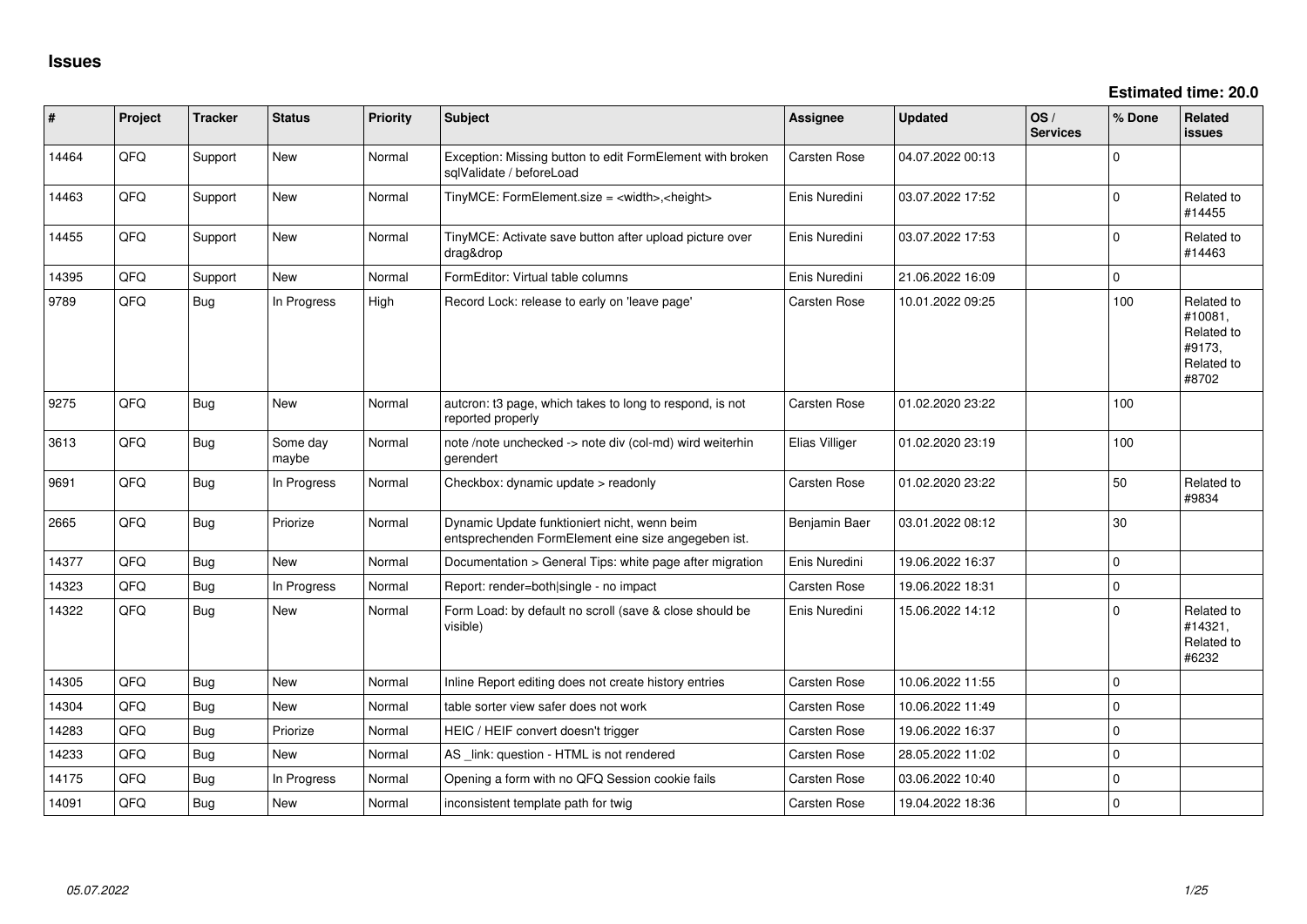| #     | Project | <b>Tracker</b> | <b>Status</b> | <b>Priority</b> | <b>Subject</b>                                                                                                                                      | <b>Assignee</b>     | <b>Updated</b>   | OS/<br><b>Services</b> | % Done              | Related<br><b>issues</b>                    |
|-------|---------|----------------|---------------|-----------------|-----------------------------------------------------------------------------------------------------------------------------------------------------|---------------------|------------------|------------------------|---------------------|---------------------------------------------|
| 14077 | QFQ     | <b>Bug</b>     | <b>New</b>    | Normal          | As _link: Attribute 'class' missing by r:1 and r:3 - but should<br>set                                                                              | <b>Carsten Rose</b> | 28.05.2022 11:02 |                        | $\Omega$            | Related to<br>#5342,<br>Related to<br>#4343 |
| 13943 | QFQ     | Bug            | Priorize      | Normal          | unable to find formgroup                                                                                                                            | Enis Nuredini       | 28.05.2022 11:03 |                        | $\mathbf 0$         |                                             |
| 13899 | QFQ     | <b>Bug</b>     | ToDo          | Normal          | Selenium: zum laufen bringen                                                                                                                        | Enis Nuredini       | 25.03.2022 10:24 |                        | $\mathbf 0$         |                                             |
| 13767 | QFQ     | <b>Bug</b>     | Feedback      | Normal          | date/time-picker: required shows up/down button orange                                                                                              | Enis Nuredini       | 16.05.2022 23:16 |                        | $\mathbf 0$         |                                             |
| 13716 | QFQ     | Bug            | <b>New</b>    | High            | Firefox ask to store username/password                                                                                                              | Enis Nuredini       | 30.05.2022 09:31 |                        | $\mathbf 0$         | Related to<br>#13827                        |
| 13706 | QFQ     | Bug            | <b>New</b>    | Normal          | Wrong CheckType in FieldElement LastStatus of Form Cron                                                                                             | <b>Carsten Rose</b> | 21.01.2022 18:20 |                        | $\mathbf 0$         |                                             |
| 13659 | QFQ     | <b>Bug</b>     | <b>New</b>    | Normal          | wrong sanitize class applied to R-store                                                                                                             | Carsten Rose        | 15.01.2022 14:23 |                        | $\mathbf 0$         |                                             |
| 13647 | QFQ     | <b>Bug</b>     | <b>New</b>    | Normal          | Autofocus funktioniert nicht auf Chrome                                                                                                             | Benjamin Baer       | 19.03.2022 17:44 |                        | $\mathbf 0$         |                                             |
| 13592 | QFQ     | Bug            | <b>New</b>    | Normal          | QFQ Build Queue: das vergeben von Tags klappt nicht. Es<br>werden keine Releases gebaut.                                                            | Carsten Rose        | 19.03.2022 17:45 |                        | $\mathbf 0$         |                                             |
| 13528 | QFQ     | Bug            | <b>New</b>    | Normal          | qfq.io > releases: es wird kein neues Release angelegt                                                                                              | Benjamin Baer       | 19.03.2022 17:46 |                        | $\mathbf 0$         |                                             |
| 13460 | QFQ     | Bug            | <b>New</b>    | Normal          | Doc: Password set/reset  password should not processed<br>with 'html encode'                                                                        | <b>Carsten Rose</b> | 19.03.2022 17:46 |                        | $\mathbf 0$         |                                             |
| 13451 | QFQ     | Bug            | <b>New</b>    | Normal          | Character Counter / Max Character: Problem in Safari                                                                                                | Carsten Rose        | 15.04.2022 17:18 |                        | $\mathbf 0$         |                                             |
| 13332 | QFQ     | <b>Bug</b>     | <b>New</b>    | Normal          | Multi Form: Required Felder werden visuell nicht markiert.                                                                                          | Carsten Rose        | 19.03.2022 17:47 |                        | $\mathbf 0$         |                                             |
| 13331 | QFQ     | Bug            | <b>New</b>    | Normal          | Multi Form: Clear Icon misplaced                                                                                                                    | <b>Carsten Rose</b> | 19.03.2022 17:47 |                        | $\mathbf 0$         |                                             |
| 12989 | QFQ     | <b>Bug</b>     | <b>New</b>    | Normal          | empty string does not trigger dynamic update                                                                                                        | Enis Nuredini       | 28.05.2022 11:09 |                        | $\pmb{0}$           |                                             |
| 12974 | QFQ     | Bug            | <b>New</b>    | High            | Sanitize Queries in Action-Elements                                                                                                                 | Carsten Rose        | 07.12.2021 17:19 |                        | $\mathbf 0$         |                                             |
| 12716 | QFQ     | <b>Bug</b>     | <b>New</b>    | Normal          | template group: Pattern only applied to first instance                                                                                              | Carsten Rose        | 19.03.2022 17:47 |                        | $\mathbf 0$         |                                             |
| 12714 | QFQ     | <b>Bug</b>     | <b>New</b>    | Normal          | Conversion of GIF to PDF broken when GIF contains Alpha.                                                                                            | Carsten Rose        | 19.03.2022 17:49 |                        | $\mathbf 0$         |                                             |
| 12702 | QFQ     | <b>Bug</b>     | <b>New</b>    | High            | templateGroup: broken in multiDb Setup                                                                                                              | <b>Carsten Rose</b> | 14.12.2021 16:02 |                        | $\mathbf 0$         |                                             |
| 12670 | QFQ     | Bug            | New           | High            | Dropdown-Menu classes können nicht mehr angegeben<br>werden                                                                                         | Carsten Rose        | 07.12.2021 17:19 |                        | $\mathbf 0$         |                                             |
| 12581 | QFQ     | Bug            | <b>New</b>    | Normal          | Form forward=close: Record 'new' in new browser tab ><br>save (& close) >> Form is not reloaded with new created<br>record id and stays in mode=new | <b>Carsten Rose</b> | 19.03.2022 17:48 |                        | $\mathbf 0$         |                                             |
| 12546 | QFQ     | Bug            | Feedback      | Normal          | Branch 'Development' - Unit Tests mit dirty workaround<br>angepasst                                                                                 | <b>Carsten Rose</b> | 19.03.2022 17:48 |                        | 0                   |                                             |
| 12545 | QFQ     | Bug            | New           | Urgent          | sql.log not created / updated                                                                                                                       | Carsten Rose        | 14.12.2021 16:02 |                        | $\mathbf 0$         |                                             |
| 12520 | QFQ     | Bug            | New           | Normal          | Switch FE User: still active even FE User session expired                                                                                           | Carsten Rose        | 19.03.2022 17:48 |                        | $\mathsf 0$         |                                             |
| 12513 | QFQ     | Bug            | New           | High            | Implement server side check of maxlength                                                                                                            | Carsten Rose        | 07.12.2021 17:19 |                        | 0                   |                                             |
| 12512 | QFQ     | Bug            | New           | Normal          | Some MySQL Installation can't use 'stored procedures'                                                                                               | Carsten Rose        | 19.03.2022 17:48 |                        | $\mathsf{O}\xspace$ |                                             |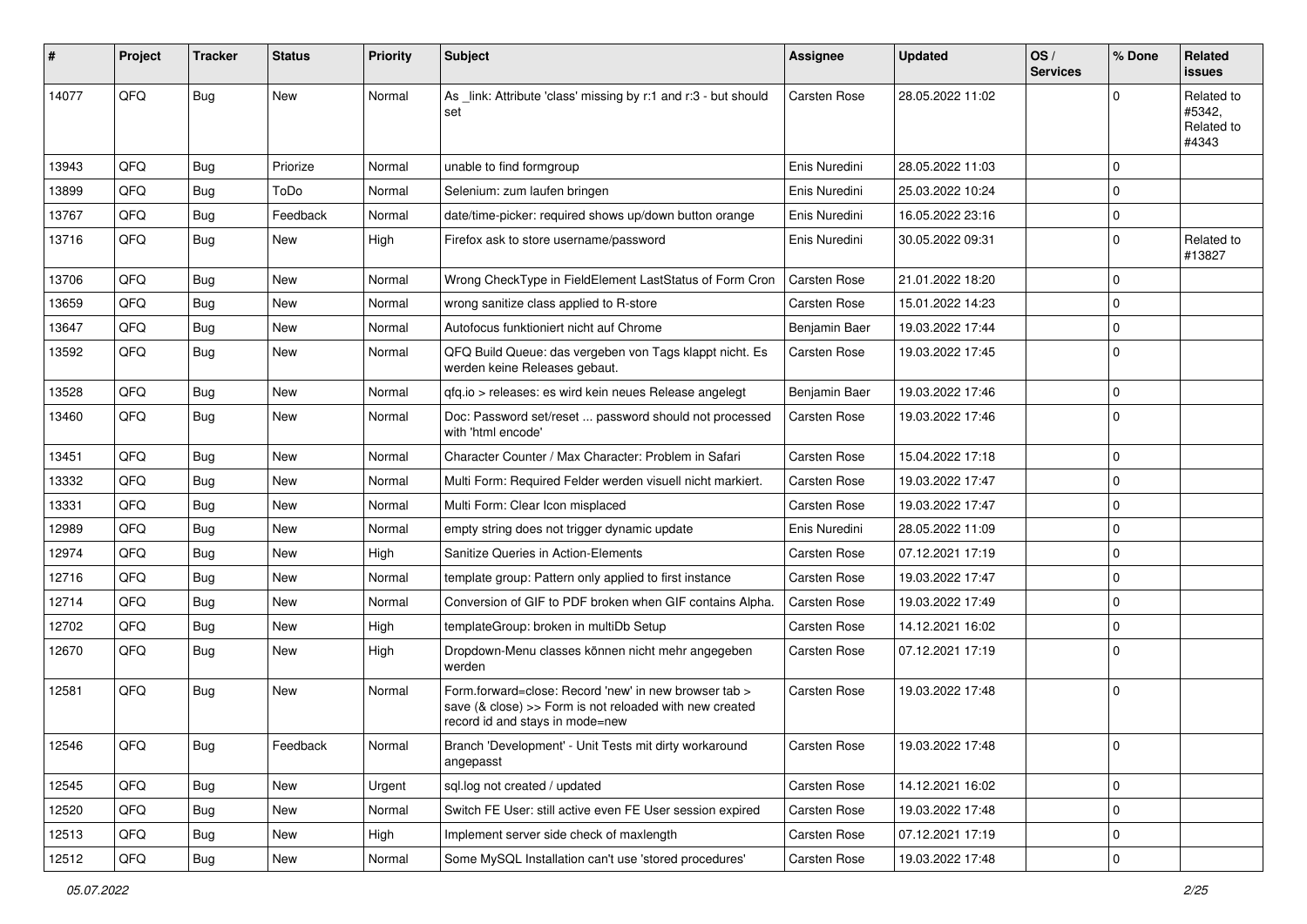| $\sharp$ | <b>Project</b> | <b>Tracker</b> | <b>Status</b> | <b>Priority</b> | <b>Subject</b>                                                                          | <b>Assignee</b>     | <b>Updated</b>   | OS/<br><b>Services</b> | % Done      | Related<br><b>issues</b>                                                                                                       |
|----------|----------------|----------------|---------------|-----------------|-----------------------------------------------------------------------------------------|---------------------|------------------|------------------------|-------------|--------------------------------------------------------------------------------------------------------------------------------|
| 12508    | QFQ            | <b>Bug</b>     | In Progress   | High            | gfg Form: sendMail                                                                      | Karin Niffeler      | 19.03.2022 17:48 |                        | $\Omega$    |                                                                                                                                |
| 12468    | QFQ            | Bug            | New           | Urgent          | Form: update Form.title after save                                                      | Carsten Rose        | 03.05.2021 21:12 |                        | $\mathbf 0$ |                                                                                                                                |
| 12463    | QFQ            | <b>Bug</b>     | ToDo          | High            | QFQ Function: 'function' and 'sql' on same level - output of<br>sal is shown two times. | Carsten Rose        | 15.12.2021 16:31 |                        | $\mathbf 0$ |                                                                                                                                |
| 12395    | QFQ            | <b>Bug</b>     | ToDo          | High            | QFQ Function: Result two times shown                                                    | Carsten Rose        | 18.02.2022 08:59 |                        | $\mathbf 0$ |                                                                                                                                |
| 12327    | QFQ            | <b>Bug</b>     | New           | Normal          | Copy to clipboard: Glyphicon can not be changed                                         | Carsten Rose        | 27.12.2021 17:59 |                        | $\pmb{0}$   |                                                                                                                                |
| 12325    | QFQ            | <b>Bug</b>     | Priorize      | Normal          | MultiDB form.dblndex not working for report syntax                                      | Carsten Rose        | 07.09.2021 13:37 |                        | $\Omega$    | Related to<br>#12145,<br>Related to<br>#12314                                                                                  |
| 12187    | QFQ            | Bug            | <b>New</b>    | Normal          | Trigger FormAsFile() via Report: probably problem with multi<br>DB setup                | Carsten Rose        | 20.03.2021 21:20 |                        | $\mathbf 0$ |                                                                                                                                |
| 12133    | QFQ            | Bug            | <b>New</b>    | Normal          | NPM, phpSpreadSheet aktualisieren                                                       | <b>Carsten Rose</b> | 15.03.2021 09:04 |                        | $\mathbf 0$ |                                                                                                                                |
| 12066    | QFQ            | <b>Bug</b>     | New           | High            | enterAsSubmit: Forward wird nicht ausgeführt                                            | Enis Nuredini       | 29.05.2022 09:23 |                        | $\mathbf 0$ |                                                                                                                                |
| 12045    | QFQ            | <b>Bug</b>     | New           | Normal          | templateGroup afterSave FE: Aufruf ohne<br>sqlHonorFormElements funktioniert nicht      | Carsten Rose        | 18.02.2021 16:33 |                        | $\mathbf 0$ |                                                                                                                                |
| 12040    | QFQ            | <b>Bug</b>     | <b>New</b>    | Normal          | FE Mode 'hidden' für zwei FEs auf einer Zeile                                           | Carsten Rose        | 18.02.2021 10:13 |                        | $\mathbf 0$ |                                                                                                                                |
| 11752    | QFQ            | <b>Bug</b>     | <b>New</b>    | Normal          | checkbox renders multiple input elements with same name                                 | <b>Carsten Rose</b> | 17.12.2020 14:58 |                        | $\mathbf 0$ | Related to<br>#11750                                                                                                           |
| 11715    | QFQ            | <b>Bug</b>     | New           | Normal          | acceptZeroAsRequired and requiredOffButMark do not<br>coincide                          |                     | 08.12.2020 12:13 |                        | $\mathbf 0$ |                                                                                                                                |
| 11695    | QFQ            | <b>Bug</b>     | <b>New</b>    | Normal          | MultiForm required FE Error                                                             | <b>Carsten Rose</b> | 04.12.2020 13:34 |                        | $\mathbf 0$ |                                                                                                                                |
| 11668    | QFQ            | <b>Bug</b>     | <b>New</b>    | Normal          | Play function.sql - problem with mysql                                                  | <b>Carsten Rose</b> | 03.05.2021 20:48 |                        | $\Omega$    |                                                                                                                                |
| 11667    | QFQ            | <b>Bug</b>     | New           | Normal          | MySQL mariadb-server-10.3: Incorrect datetime value                                     | <b>Carsten Rose</b> | 03.05.2021 20:48 |                        | $\mathbf 0$ |                                                                                                                                |
| 11630    | QFQ            | <b>Bug</b>     | Feedback      | High            | Bitte check ob CALL() in 20.11.0 noch so funktioniert wie in<br>20.4.1                  | Enis Nuredini       | 28.05.2022 13:45 |                        | $\mathbf 0$ | Related to<br>#11325                                                                                                           |
| 11522    | QFQ            | Bug            | New           | Normal          | Aus/Einblenden von Reitern                                                              |                     | 13.11.2020 14:58 |                        | $\mathbf 0$ |                                                                                                                                |
| 11517    | QFQ            | Bug            | In Progress   | Normal          | extraButtonInfo Broken for multiple FormElements                                        | <b>Carsten Rose</b> | 12.05.2022 13:12 |                        | $\Omega$    | Related to<br>#7890,<br>Related to<br>#3811, Has<br>duplicate<br>#10905, Has<br>duplicate<br>#10553, Has<br>duplicate<br>#6779 |
| 11347    | QFQ            | Bug            | Feedback      | Normal          | If Bedingungen funktionieren nicht korrekt                                              | Christoph Fuchs     | 21.03.2021 20:37 |                        | $\mathbf 0$ |                                                                                                                                |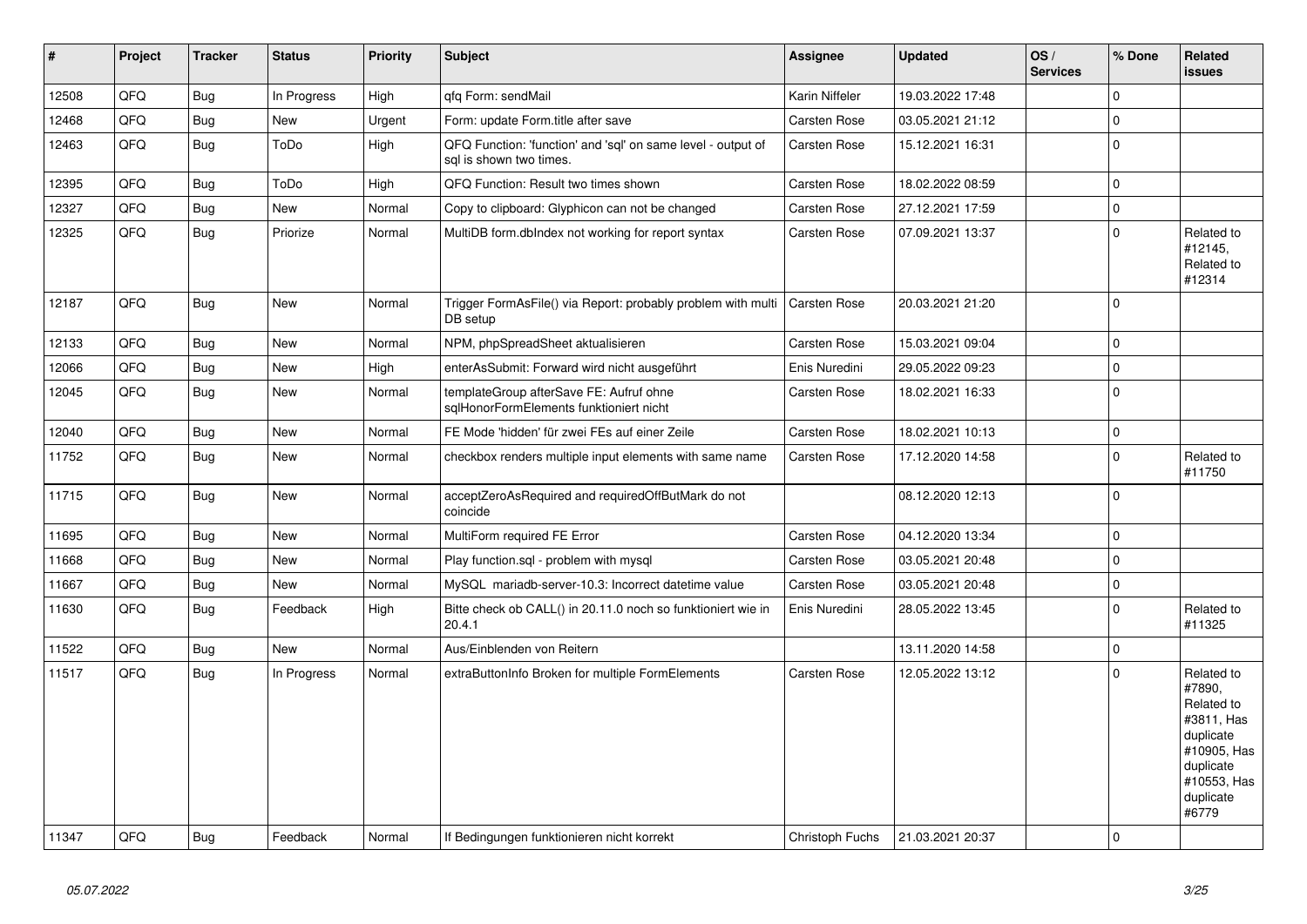| $\sharp$ | Project | <b>Tracker</b> | <b>Status</b> | <b>Priority</b> | <b>Subject</b>                                                                      | <b>Assignee</b>     | <b>Updated</b>   | OS/<br><b>Services</b> | % Done      | Related<br><b>issues</b>                                             |
|----------|---------|----------------|---------------|-----------------|-------------------------------------------------------------------------------------|---------------------|------------------|------------------------|-------------|----------------------------------------------------------------------|
| 11239    | QFQ     | Bug            | New           | Normal          | Radiobutton (plain): horizontales Rendern abhängig vom<br>Datentyp in der Datenbank | Carsten Rose        | 30.09.2020 18:37 |                        | $\Omega$    |                                                                      |
| 11237    | QFQ     | <b>Bug</b>     | <b>New</b>    | High            | Radiobutton / parameter.buttonClass= btn-default - kein dirty<br>Trigger            | Benjamin Baer       | 03.05.2021 21:12 |                        | $\mathbf 0$ | Related to<br>#10766                                                 |
| 11195    | QFQ     | Bug            | New           | Low             | Dynamic Update: Note not updated if new text is empty<br>(v20.4)                    |                     | 25.09.2020 11:14 |                        | $\mathbf 0$ |                                                                      |
| 11057    | QFQ     | Bug            | <b>New</b>    | High            | Checkboxes ohne span.checkmark im Report werden<br>ausgeblendet                     | Benjamin Baer       | 03.05.2021 21:12 |                        | $\mathbf 0$ | Related to<br>#11039                                                 |
| 10937    | QFQ     | <b>Bug</b>     | New           | Normal          | Fehler mit abhängigen Select- Feldern beim Positionieren                            | <b>Carsten Rose</b> | 12.11.2020 23:45 |                        | $\mathbf 0$ |                                                                      |
| 10890    | QFQ     | Bug            | <b>New</b>    | Normal          | AutoCron hangs                                                                      |                     | 20.07.2020 13:56 |                        | $\mathbf 0$ |                                                                      |
| 10766    | QFQ     | <b>Bug</b>     | New           | High            | Radiobutton / parameter.buttonClass=btn-default: dynamic<br>update                  |                     | 03.05.2021 21:12 |                        | $\mathbf 0$ | Related to<br>#11237                                                 |
| 10759    | QFQ     | Bug            | New           | Normal          | emptyMeansNull - Feld falsch aktualisiert                                           |                     | 12.11.2020 23:45 |                        | $\mathbf 0$ |                                                                      |
| 10704    | QFQ     | Bug            | <b>New</b>    | Normal          | wkhtml problem rendering fullCalendar.js / fabric.js >><br>successor: puppeteer     | <b>Carsten Rose</b> | 12.11.2020 23:45 |                        | $\mathbf 0$ | Related to<br>#5024,<br>Related to<br>#4650,<br>Related to<br>#10715 |
| 10661    | QFQ     | Bug            | In Progress   | Normal          | Typo3 Warnungen                                                                     | <b>Carsten Rose</b> | 07.09.2021 13:23 |                        | $\mathbf 0$ | Related to<br>#12440                                                 |
| 10658    | QFQ     | <b>Bug</b>     | New           | Normal          | processReadOnly broken                                                              | <b>Carsten Rose</b> | 27.05.2020 17:55 |                        | $\mathbf 0$ |                                                                      |
| 10640    | QFQ     | Bug            | New           | High            | TypeAhead Tag: FE editierbar trotz readOnly                                         | <b>Carsten Rose</b> | 03.05.2021 21:12 |                        | $\mathbf 0$ | Related to<br>#7795                                                  |
| 10588    | QFQ     | <b>Bug</b>     | New           | Normal          | typeahed Tag: Doku anpassen                                                         | Carsten Rose        | 12.11.2020 23:45 |                        | $\mathbf 0$ |                                                                      |
| 10508    | QFQ     | Bug            | New           | High            | Multi Form broken on Multi DB Instance                                              | Carsten Rose        | 03.05.2021 21:12 |                        | $\mathbf 0$ |                                                                      |
| 10506    | QFQ     | Bug            | New           | High            | Template Group broken on MultiDB instance                                           | Carsten Rose        | 03.05.2021 21:12 |                        | $\mathbf 0$ | Related to<br>#10505                                                 |
| 10324    | QFQ     | Bug            | New           | Normal          | Excel Export mit Template funktioniert nur, wenn Template<br>vor uid kommt          |                     | 30.03.2020 11:20 |                        | $\mathbf 0$ | Related to<br>#10257                                                 |
| 10322    | QFQ     | Bug            | New           | Normal          | FormElement / Radio: missing column 'enum' >> FE not<br>reported                    | <b>Carsten Rose</b> | 07.05.2020 09:37 |                        | $\mathbf 0$ |                                                                      |
| 10082    | QFQ     | <b>Bug</b>     | I New         | Normal          | FE.type=SELECT - 'sanatize' Class                                                   | Carsten Rose        | 07.05.2020 09:36 |                        | $\pmb{0}$   | Related to<br>#10081                                                 |
| 10081    | QFQ     | Bug            | New           | High            | Stale record lock after 'forbidden' character                                       | Carsten Rose        | 03.05.2021 21:12 |                        | $\pmb{0}$   | Related to<br>#10082,<br>Related to<br>#9789                         |
| 9975     | QFG     | <b>Bug</b>     | Priorize      | Normal          | Dropdown Menu: 'r:3' broken                                                         | Carsten Rose        | 01.02.2020 10:13 |                        | $\pmb{0}$   |                                                                      |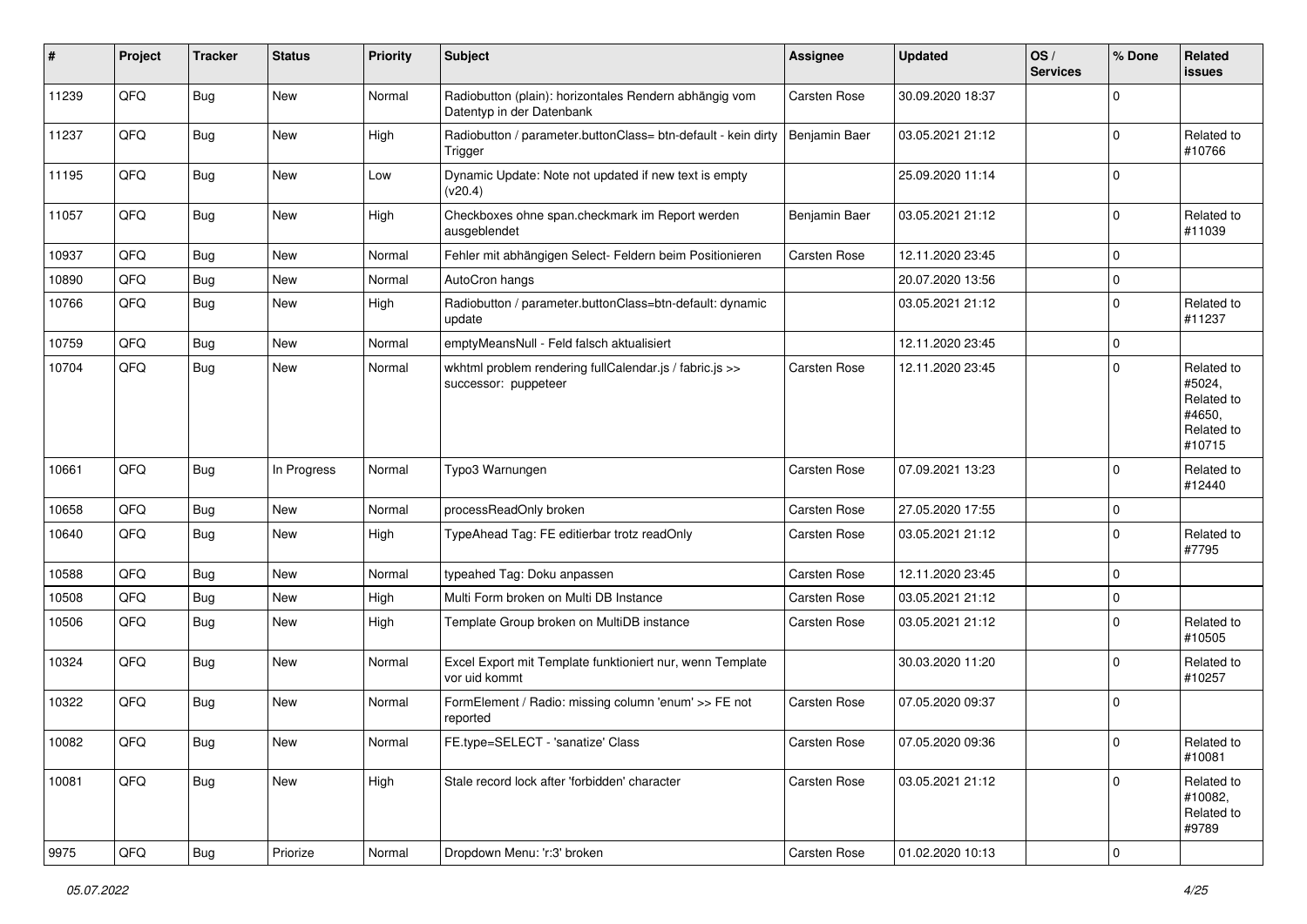| #    | Project | <b>Tracker</b> | <b>Status</b>     | <b>Priority</b> | Subject                                                                                                  | <b>Assignee</b>     | <b>Updated</b>   | OS/<br><b>Services</b> | % Done      | Related<br>issues                                                       |
|------|---------|----------------|-------------------|-----------------|----------------------------------------------------------------------------------------------------------|---------------------|------------------|------------------------|-------------|-------------------------------------------------------------------------|
| 9958 | QFQ     | <b>Bug</b>     | Priorize          | Normal          | Broken subrecord query: no error message                                                                 | Carsten Rose        | 05.02.2021 15:15 |                        | $\Omega$    |                                                                         |
| 9947 | QFQ     | Bug            | Priorize          | Normal          | Unwanted error message if missing 'typeAheadSqlPrefetch'                                                 | Carsten Rose        | 01.02.2020 10:13 |                        | $\mathbf 0$ |                                                                         |
| 9898 | QFQ     | Bug            | Feedback          | Normal          | Formular trotz Timeout gespeichert                                                                       | Benjamin Baer       | 01.02.2020 15:56 |                        | $\Omega$    |                                                                         |
| 9862 | QFQ     | Bug            | Priorize          | Normal          | Failed writing to sql mail qfq.log should throw an exception                                             | Carsten Rose        | 01.02.2020 10:13 |                        | $\Omega$    |                                                                         |
| 9855 | QFQ     | Bug            | New               | Normal          | <b>Required Check</b>                                                                                    |                     | 01.02.2020 15:56 |                        | $\Omega$    |                                                                         |
| 9834 | QFQ     | Bug            | Priorize          | Normal          | Input elements with tag 'disabled' are missing on<br>form-submit: server option 'processReadOnly' broken | Carsten Rose        | 07.12.2021 16:43 |                        | $\Omega$    | Related to<br>#9691,<br>Related to<br>#5305, Has<br>duplicate<br>#12331 |
| 9783 | QFQ     | <b>Bug</b>     | <b>New</b>        | Normal          | Email with special characters                                                                            | Carsten Rose        | 01.02.2020 23:22 |                        | $\Omega$    |                                                                         |
| 9773 | QFQ     | Bug            | New               | Normal          | form.parameter.formModeGlobal=requiredOff                                                                | <b>Carsten Rose</b> | 01.02.2020 15:56 |                        | 0           |                                                                         |
| 9669 | QFQ     | <b>Bug</b>     | Some day<br>maybe | Normal          | Checkbox / Template Group: radio/checkbox visible broken<br>after 'add'                                  | Carsten Rose        | 16.06.2021 13:47 |                        | $\Omega$    | Related to<br>#8091                                                     |
| 9535 | QFQ     | Bug            | Feedback          | Normal          | Report:  AS '_vertical' - column to wide - vertical >> rot45,<br>rot <sub>90</sub>                       | Benjamin Baer       | 01.02.2020 15:56 |                        | $\Omega$    |                                                                         |
| 9534 | QFQ     | Bug            | Priorize          | Urgent          | FE.type=upload: 'Unknown Mode: ID"                                                                       | Carsten Rose        | 03.05.2021 21:14 |                        | $\Omega$    | Related to<br>#9532                                                     |
| 9533 | QFQ     | Bug            | <b>New</b>        | Normal          | FE.type=upload: Check in 'beforeSave' if upload is given                                                 | Carsten Rose        | 01.02.2020 23:22 |                        | $\Omega$    | Related to<br>#11523                                                    |
| 9531 | QFQ     | Bug            | New               | High            | FE File: Dynamic Update / modeSql / required detected even<br>it not set                                 | <b>Carsten Rose</b> | 11.06.2021 20:32 |                        | $\Omega$    | Related to<br>#12398                                                    |
| 9347 | QFQ     | Bug            | New               | High            | FE.type=upload with dynamic show/hidden: required not<br>detected                                        | Carsten Rose        | 12.06.2021 10:40 |                        | $\Omega$    | Related to<br>#5305,<br>Related to<br>#12398                            |
| 9317 | QFQ     | <b>Bug</b>     | New               | Normal          | FE.type=note: with dynamic show/hidden an empty label<br>causes trouble                                  | Carsten Rose        | 01.02.2020 23:22 |                        | $\Omega$    |                                                                         |
| 9281 | QFQ     | Bug            | Some day<br>maybe | Normal          | Allow STRICT_TRANS_TABLES                                                                                | Carsten Rose        | 02.01.2021 18:43 |                        | $\Omega$    |                                                                         |
| 9177 | QFQ     | Bug            | New               | Normal          | Bug? QFQ tries to save an action FE, which has real<br>existing column name                              | Carsten Rose        | 01.02.2020 23:22 |                        | $\Omega$    |                                                                         |
| 9173 | QFQ     | <b>Bug</b>     | Priorize          | Urgent          | Stale Record Lock: Firefox                                                                               | Carsten Rose        | 03.05.2021 21:14 |                        | 0           | Related to<br>#9789                                                     |
| 9127 | QFQ     | Bug            | New               | Normal          | Error Message: change 'roll over' color - text not readable                                              | Carsten Rose        | 01.02.2020 23:22 |                        | $\mathbf 0$ |                                                                         |
| 9126 | QFQ     | Bug            | Some day<br>maybe | Normal          | hidden Form elements are present in page source                                                          |                     | 02.01.2021 18:41 |                        | $\Omega$    |                                                                         |
| 9121 | QFQ     | <b>Bug</b>     | Priorize          | High            | sip links have r and __dbIndexData set                                                                   | Carsten Rose        | 12.06.2021 10:41 |                        | $\pmb{0}$   |                                                                         |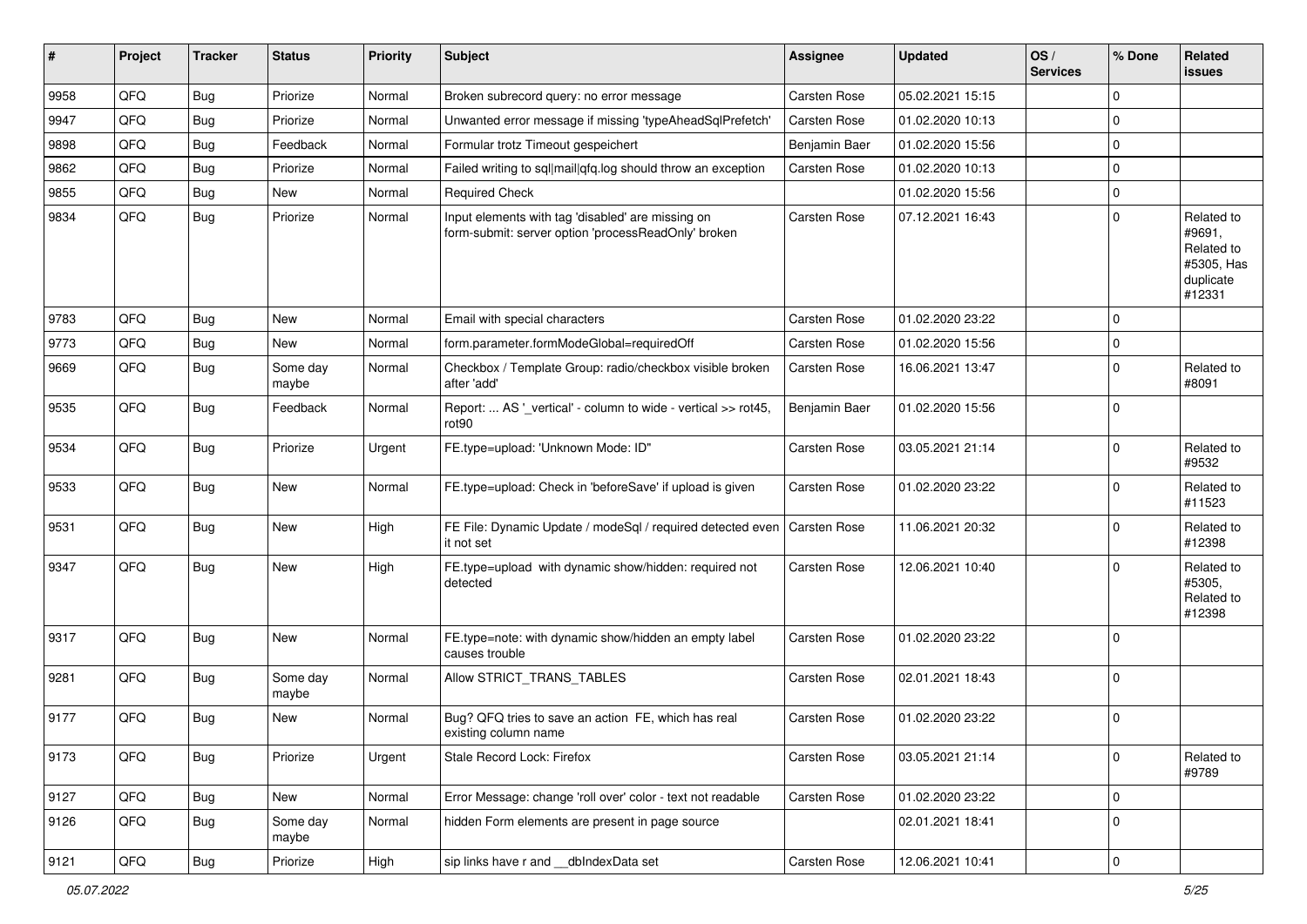| #    | Project | <b>Tracker</b> | <b>Status</b>     | <b>Priority</b> | <b>Subject</b>                                                                                        | <b>Assignee</b>     | <b>Updated</b>   | OS/<br><b>Services</b> | % Done      | <b>Related</b><br><b>issues</b> |
|------|---------|----------------|-------------------|-----------------|-------------------------------------------------------------------------------------------------------|---------------------|------------------|------------------------|-------------|---------------------------------|
| 9077 | QFQ     | <b>Bug</b>     | New               | Normal          | typeAheadSql: report broken SQL                                                                       | <b>Carsten Rose</b> | 29.06.2022 22:35 |                        | $\Omega$    | Related to<br>#4018             |
| 9024 | QFQ     | Bug            | Some day<br>maybe | Normal          | QFQ Einarbeitung                                                                                      |                     | 01.02.2020 15:56 |                        | $\Omega$    |                                 |
| 9020 | QFQ     | <b>Bug</b>     | Some day<br>maybe | Normal          | radio mit buttonClass und dynamicUpdate lassen sich nicht<br>kombinieren                              |                     | 11.12.2019 16:01 |                        | $\Omega$    |                                 |
| 9013 | QFQ     | Bug            | <b>New</b>        | Normal          | Error in Twig template not handled                                                                    | <b>Carsten Rose</b> | 20.10.2021 13:43 |                        | $\mathbf 0$ |                                 |
| 8891 | QFQ     | <b>Bug</b>     | <b>New</b>        | High            | formSubmitLog: do not log passwords                                                                   | Enis Nuredini       | 25.03.2022 09:06 |                        | $\mathbf 0$ |                                 |
| 8668 | QFQ     | Bug            | <b>New</b>        | High            | Pill disabled: dyamic mode 'hidden' not respected - FE is still<br>required                           | <b>Carsten Rose</b> | 03.05.2021 21:14 |                        | $\mathbf 0$ |                                 |
| 8431 | QFQ     | <b>Bug</b>     | <b>New</b>        | High            | autocron.php with wrong path                                                                          | Carsten Rose        | 03.05.2021 21:14 |                        | $\Omega$    |                                 |
| 8316 | QFQ     | <b>Bug</b>     | Feedback          | Normal          | Documentation/Behaviour for Nested Queries and<br>Record-Store confusing                              | Nicola Chiapolini   | 20.11.2019 09:14 |                        | $\Omega$    |                                 |
| 8106 | QFQ     | Bug            | Some day<br>maybe | Normal          | Dynamic Update: Feld kann nicht auf empty zurückgesetzt<br>werden                                     | <b>Carsten Rose</b> | 11.12.2019 16:01 |                        | $\mathbf 0$ |                                 |
| 8083 | QFQ     | Bug            | <b>New</b>        | High            | FormEditor: primary table list does not respect<br>'indexDb={{indexData:Y}}'                          | Carsten Rose        | 03.05.2021 21:14 |                        | $\mathbf 0$ | Has<br>duplicate<br>#6678       |
| 8049 | QFQ     | <b>Bug</b>     | <b>New</b>        | Normal          | FE.type=note, column 'value': text moves some pixel to top<br>after save                              | <b>Carsten Rose</b> | 01.02.2020 23:22 |                        | $\Omega$    |                                 |
| 8037 | QFQ     | Bug            | Priorize          | Normal          | FE.type=upload (advanced mode): {{slaveld:V}} missing<br>during dynamic update                        | <b>Carsten Rose</b> | 01.02.2020 10:13 |                        | $\mathbf 0$ |                                 |
| 7899 | QFQ     | Bug            | New               | High            | Fe.type=password / retype / required: always complain about<br>missing value                          | <b>Carsten Rose</b> | 03.05.2021 21:14 |                        | $\mathbf 0$ |                                 |
| 7890 | QFQ     | <b>Bug</b>     | <b>New</b>        | Normal          | FormElement 'required': extraButtonInfo not aligned                                                   | <b>Carsten Rose</b> | 11.06.2021 21:17 |                        | $\Omega$    | Related to<br>#11517            |
| 7795 | QFQ     | <b>Bug</b>     | <b>New</b>        | Normal          | Readonly Form: Typeahead-Felder                                                                       | Carsten Rose        | 01.02.2020 23:22 |                        | $\Omega$    | Related to<br>#10640            |
| 7685 | QFQ     | Bug            | New               | Normal          | Open FormElement from QFQ error message and save<br>modified record: error about missing {{formId:F}} | <b>Carsten Rose</b> | 01.02.2020 23:22 |                        | $\Omega$    |                                 |
| 7656 | QFQ     | <b>Bug</b>     | Priorize          | Normal          | FE with required, 'pattern' and 'extraButtonLock': always<br>complain about missing value             | <b>Carsten Rose</b> | 01.02.2020 10:13 |                        | $\mathbf 0$ |                                 |
| 7650 | QFQ     | <b>Bug</b>     | <b>New</b>        | High            | Optional do not show 'required' sign on FormElement                                                   | <b>Carsten Rose</b> | 03.05.2021 21:14 |                        | $\mathbf 0$ |                                 |
| 7616 | QFQ     | <b>Bug</b>     | Priorize          | Normal          | Selectlist with Enum & Dynamic Update                                                                 | Carsten Rose        | 01.02.2020 10:13 |                        | $\Omega$    |                                 |
| 7574 | QFQ     | <b>Bug</b>     | <b>New</b>        | Normal          | Substitute error: form element not reported / dont parse<br>Form.note                                 | <b>Carsten Rose</b> | 01.02.2020 23:21 |                        | $\Omega$    |                                 |
| 7547 | QFQ     | Bug            | <b>New</b>        | Normal          | Error Message in afterSave: wrong parameter column<br>reported                                        | <b>Carsten Rose</b> | 01.02.2020 23:22 |                        | $\Omega$    |                                 |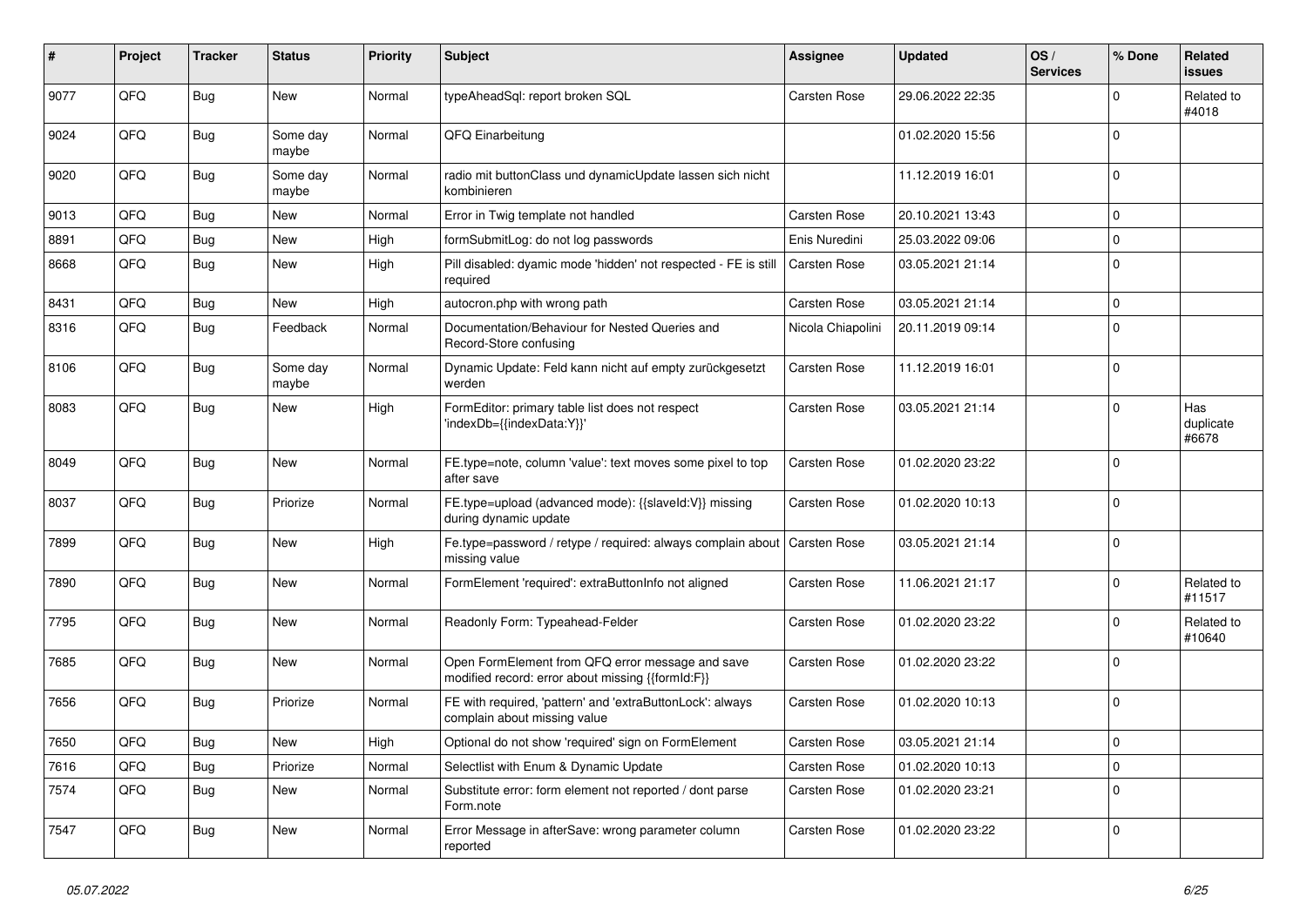| #    | Project | <b>Tracker</b> | <b>Status</b>     | <b>Priority</b> | Subject                                                                                                          | <b>Assignee</b>     | <b>Updated</b>   | OS/<br><b>Services</b> | % Done      | Related<br>issues   |
|------|---------|----------------|-------------------|-----------------|------------------------------------------------------------------------------------------------------------------|---------------------|------------------|------------------------|-------------|---------------------|
| 7524 | QFQ     | Bug            | New               | Normal          | QFQ throws a 'General Error' if 'fileadmin/protected/log/' is<br>not writeable                                   | <b>Carsten Rose</b> | 01.02.2020 23:22 |                        | 0           |                     |
| 7513 | QFQ     | <b>Bug</b>     | New               | Normal          | Radios not correct aligned                                                                                       | Carsten Rose        | 01.02.2020 23:22 |                        | $\Omega$    |                     |
| 7512 | QFQ     | Bug            | New               | Normal          | FE: inputType=number >> 'pattern' is not respected                                                               | Carsten Rose        | 01.02.2020 23:22 |                        | 0           |                     |
| 7456 | QFQ     | <b>Bug</b>     | Some day<br>maybe | Low             | Todos in Code: solve or make ticket                                                                              | Carsten Rose        | 16.09.2021 15:10 |                        | $\Omega$    |                     |
| 7402 | QFQ     | Bug            | Some day<br>maybe | Normal          | thumbnail cache: outdated picture when permission denied<br>and permission resolved.                             |                     | 01.02.2020 23:20 |                        | $\Omega$    |                     |
| 7281 | QFQ     | Bug            | Some day<br>maybe | Normal          | Subrecords: on large screen separator line too short                                                             |                     | 01.02.2020 23:19 |                        | $\mathbf 0$ |                     |
| 7261 | QFQ     | <b>Bug</b>     | New               | Normal          | Report pathFilename for user without path, only the filename                                                     | <b>Carsten Rose</b> | 01.02.2020 23:21 |                        | $\Omega$    |                     |
| 7219 | QFQ     | Bug            | New               | Normal          | typeSheadSql / typeAheadSqlPrefetch: change to curly<br>braces                                                   | Carsten Rose        | 01.02.2020 23:21 |                        | $\Omega$    |                     |
| 7101 | QFQ     | Bug            | Some day<br>maybe | Normal          | 'form' in SIP and 'report' - breaks                                                                              |                     | 01.02.2020 23:20 |                        | $\Omega$    |                     |
| 7014 | QFQ     | Bug            | New               | Normal          | Sending invalid emails succeeds when<br>debug.redirectAllMailTo is set                                           | Carsten Rose        | 01.02.2020 23:21 |                        | $\Omega$    |                     |
| 7002 | QFQ     | <b>Bug</b>     | New               | Normal          | Dynamic Update: row does not disappear / appear                                                                  | Carsten Rose        | 01.02.2020 23:22 |                        | $\mathbf 0$ |                     |
| 6912 | QFQ     | Bug            | New               | Normal          | error Message Var 'deadline' already set in SIP - in Form<br>with FE.value={{deadline:R:::{{deadlinePeriod:Y}}}} | Carsten Rose        | 01.02.2020 23:21 |                        | $\Omega$    |                     |
| 6677 | QFQ     | Bug            | <b>New</b>        | Normal          | Error message FE Action Element: no/wrong FE reference<br>who cause the problem.                                 | Carsten Rose        | 01.02.2020 23:21 |                        | $\Omega$    |                     |
| 6574 | QFQ     | Bug            | Priorize          | Normal          | qfq.log: Fehlermeldung wurde angezeigt, aber nicht geloggt                                                       | Carsten Rose        | 01.02.2020 10:13 |                        | $\mathbf 0$ |                     |
| 6566 | QFQ     | Bug            | Priorize          | Normal          | Link Function 'delete': provided parameter missing on page<br>reload                                             | Benjamin Baer       | 03.01.2022 08:08 |                        | $\Omega$    |                     |
| 6483 | QFQ     | Bug            | New               | Normal          | R Store funktioniert nicht bei 'Report Notation' im FE                                                           | Carsten Rose        | 01.02.2020 23:21 |                        | $\mathbf 0$ |                     |
| 6462 | QFQ     | Bug            | New               | Normal          | File Upload: Nutzlose Fehlermeldung wenn Datei zu gross                                                          | Carsten Rose        | 01.02.2020 23:21 |                        | 0           | Related to<br>#6139 |
| 6140 | QFQ     | Bug            | Priorize          | Normal          | QFQ DnD Sort: Locked fields                                                                                      | Benjamin Baer       | 21.03.2022 09:56 |                        | $\mathbf 0$ |                     |
| 6116 | QFQ     | <b>Bug</b>     | Priorize          | High            | value of checkbox not saved                                                                                      | Carsten Rose        | 07.12.2021 17:19 |                        | $\Omega$    |                     |
| 5991 | QFQ     | <b>Bug</b>     | Some day<br>maybe | Normal          | URLs with ' ' or long parameter are problematic                                                                  | Carsten Rose        | 01.02.2020 23:19 |                        | $\Omega$    |                     |
| 5877 | QFQ     | <b>Bug</b>     | Some day<br>maybe | Normal          | FE.type=note:bsColumn strange behaviour                                                                          |                     | 01.02.2020 23:19 |                        | $\mathbf 0$ |                     |
| 5768 | QFQ     | <b>Bug</b>     | Some day<br>maybe | Normal          | '{{pageLanguage:T}}' missing if QFQ is called via api                                                            | Carsten Rose        | 01.02.2020 23:19 |                        | $\mathbf 0$ |                     |
| 5706 | QFQ     | Bug            | Some day<br>maybe | Normal          | upload: fileDestination needs to be sanatized                                                                    | Carsten Rose        | 01.02.2020 23:19 |                        | $\mathbf 0$ |                     |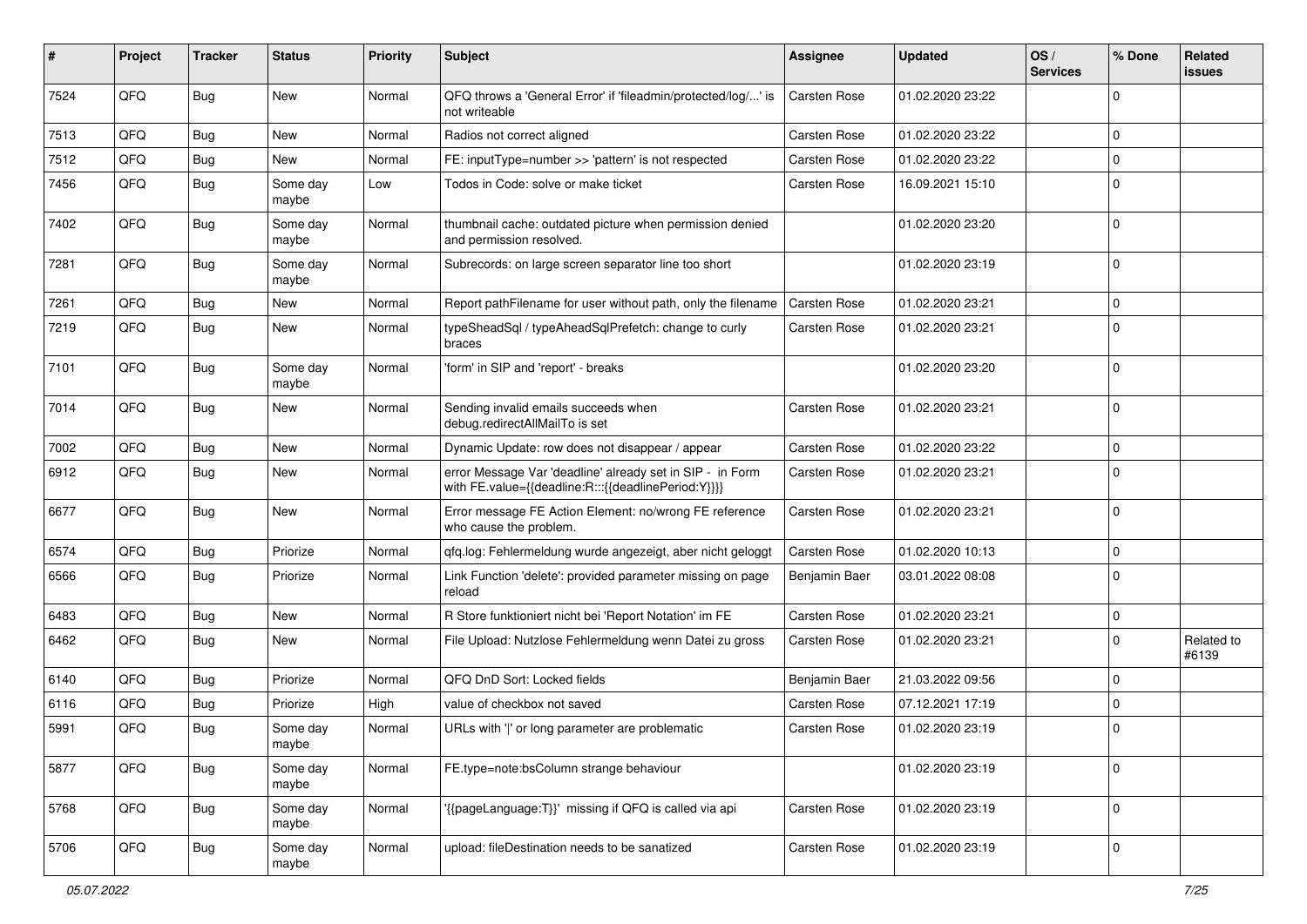| $\sharp$ | Project | <b>Tracker</b> | <b>Status</b>     | <b>Priority</b> | <b>Subject</b>                                                                                                       | Assignee            | <b>Updated</b>   | OS/<br><b>Services</b> | % Done      | Related<br>issues                              |
|----------|---------|----------------|-------------------|-----------------|----------------------------------------------------------------------------------------------------------------------|---------------------|------------------|------------------------|-------------|------------------------------------------------|
| 5576     | QFQ     | Bug            | New               | Normal          | Using MySQL 'DROP' requires privilege - wich is not really<br>necessary.                                             | Carsten Rose        | 01.02.2020 23:21 |                        | $\Omega$    |                                                |
| 5559     | QFQ     | Bug            | New               | Normal          | FE.type = Upload: 'accept' might contain variables                                                                   | Carsten Rose        | 11.05.2020 21:23 |                        | $\mathbf 0$ |                                                |
| 5557     | QFQ     | Bug            | Some day<br>maybe | Normal          | Form load: STORE_RECORD filled, but should be empty                                                                  | <b>Carsten Rose</b> | 01.02.2020 23:19 |                        | $\Omega$    |                                                |
| 5459     | QFQ     | Bug            | New               | High            | Multi DB: spread system tables between 'QFQ' and<br>'Data'-DB                                                        | Carsten Rose        | 03.05.2021 21:14 |                        | $\mathbf 0$ | Related to<br>#4720                            |
| 5305     | QFQ     | Bug            | New               | Normal          | Upload FormElement: nicht disabled by readonly Form                                                                  | Carsten Rose        | 16.06.2021 13:43 |                        | $\Omega$    | Related to<br>#9347,<br>Related to<br>#9834    |
| 5221     | QFQ     | Bug            | <b>New</b>        | High            | Download Dialog: Bleibt stehen in FF wenn Datei<br>automatisch gespeichert wird.                                     | Carsten Rose        | 03.05.2021 21:14 |                        | $\Omega$    |                                                |
| 5021     | QFQ     | Bug            | Some day<br>maybe | Normal          | FE.typ=extra - during save displays error 'datum2' already<br>filled in STORE_SIP - the value is stored nevertheless | Carsten Rose        | 01.02.2020 23:19 |                        | $\Omega$    | Related to<br>#3875                            |
| 4771     | QFQ     | Bug            | Some day<br>maybe | Normal          | gfg: select-down-values empty after save (edit-form for<br>program administrators)                                   | <b>Carsten Rose</b> | 01.02.2020 23:20 |                        | $\Omega$    | Related to<br>#4549, Has<br>duplicate<br>#4282 |
| 4756     | QFQ     | Bug            | New               | Normal          | Form dirty even nothing changes                                                                                      | Carsten Rose        | 11.12.2019 16:16 |                        | $\Omega$    |                                                |
| 4659     | QFQ     | Bug            | Some day<br>maybe | Normal          | infoButtonExtra                                                                                                      | <b>Carsten Rose</b> | 01.02.2020 23:20 |                        | $\Omega$    |                                                |
| 4651     | QFQ     | Bug            | Some day<br>maybe | Normal          | 'Loading document" Modal wird angezeigt bei uzhcd type=2<br>Ansicht                                                  | Carsten Rose        | 01.02.2020 23:20 |                        | $\mathbf 0$ |                                                |
| 4583     | QFQ     | <b>Bug</b>     | Some day<br>maybe | Normal          | Dynamic Update bei TypeAhead Feldern                                                                                 | Carsten Rose        | 01.02.2020 23:19 |                        | $\Omega$    |                                                |
| 4549     | QFQ     | Bug            | Some day<br>maybe | Normal          | TemplateGroups: FE.type SELECT loose selected value<br>after save                                                    | Carsten Rose        | 01.02.2020 23:20 |                        | $\Omega$    | Related to<br>#4548,<br>Related to<br>#4771    |
| 4546     | QFQ     | Bug            | Some day<br>maybe | Normal          | NH: SIP storage is destroyed                                                                                         |                     | 01.02.2020 23:20 |                        | $\mathbf 0$ |                                                |
| 4528     | QFQ     | Bug            | Some day<br>maybe | Normal          | extraButtonLock mit SQLAhead Bug                                                                                     | Carsten Rose        | 01.02.2020 23:19 |                        | $\Omega$    |                                                |
| 4457     | QFQ     | Bug            | Priorize          | Normal          | typeahead: pressing return to select an item, saves the form<br>and closes the form.                                 | Benjamin Baer       | 03.01.2022 08:01 |                        | $\mathbf 0$ | Related to<br>#4398                            |
| 4454     | QFQ     | <b>Bug</b>     | Some day<br>maybe | Normal          | Required Elements: multiple elements in a row - whole row<br>marked if only one input is empty.                      | Benjamin Baer       | 01.02.2020 23:20 |                        | $\mathbf 0$ |                                                |
| 4441     | QFQ     | Bug            | Some day<br>maybe | Normal          | \$_SERVER Vars sollten nur aus dem Store genommen<br>werden - Code entsprechend anpassen.                            |                     | 11.12.2019 16:02 |                        | $\mathbf 0$ |                                                |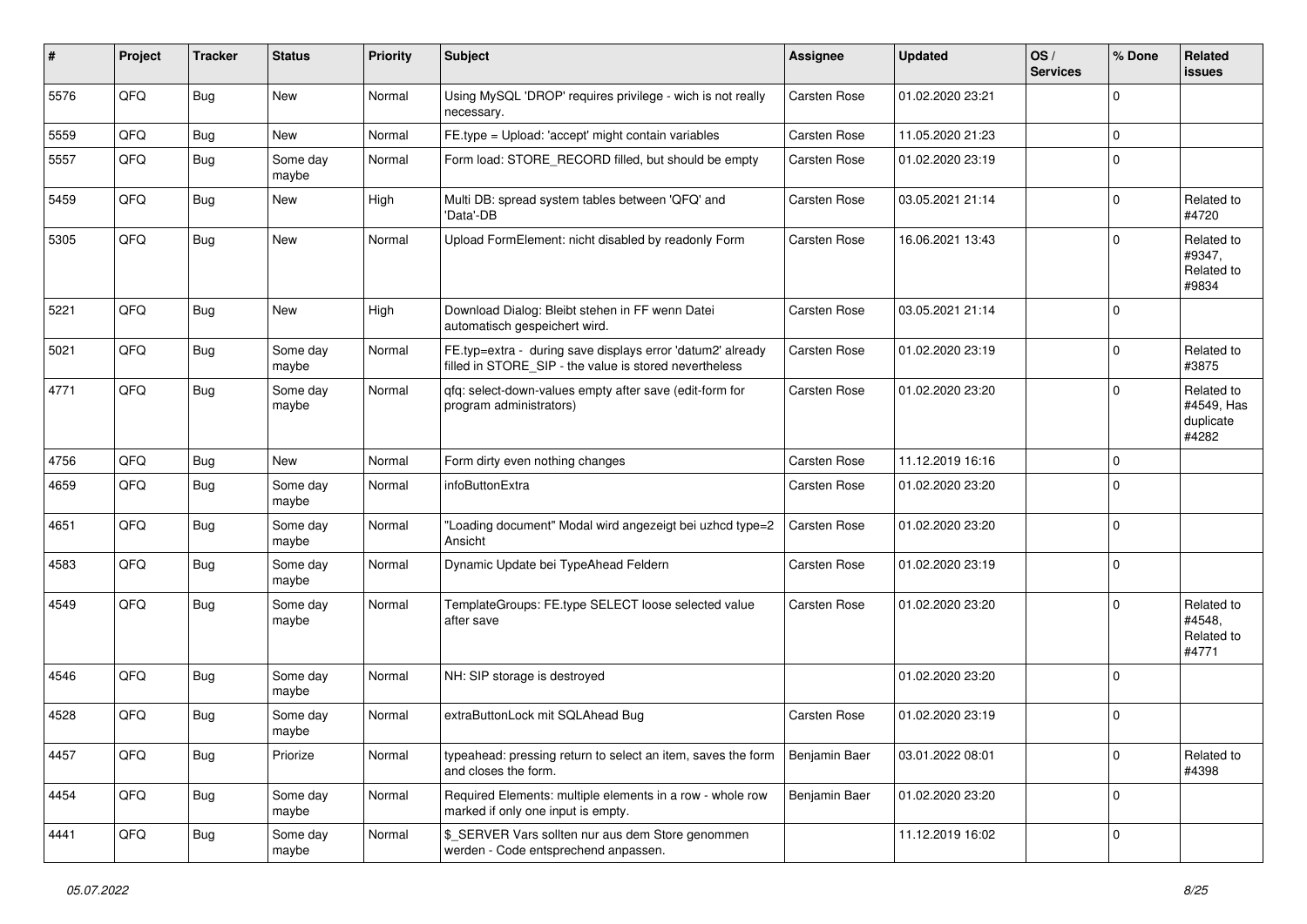| #    | Project | <b>Tracker</b> | <b>Status</b>     | <b>Priority</b> | <b>Subject</b>                                                                                                                                           | <b>Assignee</b>     | <b>Updated</b>   | OS/<br><b>Services</b> | % Done      | Related<br><b>issues</b> |
|------|---------|----------------|-------------------|-----------------|----------------------------------------------------------------------------------------------------------------------------------------------------------|---------------------|------------------|------------------------|-------------|--------------------------|
| 4398 | QFQ     | Bug            | Some day<br>maybe | Normal          | Typeahead: mouse click in a prefilled input opens a single<br>item dropdown with the current value - click on it seems to<br>set the value, not the key. | Benjamin Baer       | 01.02.2020 23:20 |                        | $\Omega$    | Related to<br>#4457      |
| 4328 | QFQ     | <b>Bug</b>     | Some day<br>maybe | Normal          | Error Message: Show FE name/number on problems in FE                                                                                                     | <b>Carsten Rose</b> | 01.02.2020 23:20 |                        | $\Omega$    |                          |
| 4293 | QFQ     | Bug            | Some day<br>maybe | Normal          | Download broken if token 'd:' is missing - but no error<br>message                                                                                       | <b>Carsten Rose</b> | 11.12.2019 16:03 |                        | $\mathbf 0$ | Related to<br>#7514      |
| 4279 | QFQ     | <b>Bug</b>     | Some day<br>maybe | High            | config.linkVars lost                                                                                                                                     | <b>Carsten Rose</b> | 03.05.2021 21:14 |                        | $\mathbf 0$ |                          |
| 4138 | QFQ     | <b>Bug</b>     | Some day<br>maybe | Normal          | _style fehlt                                                                                                                                             |                     | 11.12.2019 16:03 |                        | $\mathbf 0$ |                          |
| 4122 | QFQ     | Bug            | Some day<br>maybe | Normal          | file: Render Mode hat keinen Effekt                                                                                                                      |                     | 11.12.2019 16:03 |                        | $\Omega$    |                          |
| 4092 | QFQ     | <b>Bug</b>     | Some day<br>maybe | Normal          | 1) Logging verbessern wann welches FE warum ausgefuehrt<br>wird, 2) Documentation: Best Practice Template Group                                          | <b>Carsten Rose</b> | 01.02.2020 23:19 |                        | $\mathbf 0$ | Related to<br>#3504      |
| 4008 | QFQ     | Bug            | Some day<br>maybe | Normal          | FormElemen.type=sendmail: wrong 'TO' if 'real<br>name <rea@mail.to>' is used</rea@mail.to>                                                               | <b>Carsten Rose</b> | 11.12.2019 16:03 |                        | $\mathbf 0$ |                          |
| 3895 | QFQ     | Bug            | Some day<br>maybe | Normal          | typeahead pedantic: on lehrkredit Idap webpass - if only one<br>person is in dropdown, such person can't be selected                                     | <b>Carsten Rose</b> | 11.12.2019 16:03 |                        | $\mathbf 0$ |                          |
| 3882 | QFQ     | <b>Bug</b>     | Some day<br>maybe | Normal          | templateGroup: disable 'add' if limit is reached - funktioniert<br>nicht wenn bereits records existierten                                                | Carsten Rose        | 11.12.2019 16:03 |                        | $\mathbf 0$ |                          |
| 3811 | QFQ     | <b>Bug</b>     | Some day<br>maybe | Normal          | Dynamic Update: extraButtonInfo - Text aktualisieren                                                                                                     | Carsten Rose        | 11.12.2019 16:03 |                        | $\mathbf 0$ | Related to<br>#11517     |
| 3782 | QFQ     | Bug            | Priorize          | Normal          | Bei fehlerhafter Eingabe (z.B. Datum) sollte das erwartete<br>Format angezeigt werden                                                                    | <b>Carsten Rose</b> | 01.02.2020 10:13 |                        | $\mathbf 0$ |                          |
| 3750 | QFQ     | Bug            | Some day<br>maybe | Normal          | FE in a row: if one violates check, all are red                                                                                                          | Carsten Rose        | 11.12.2019 16:03 |                        | $\mathbf 0$ |                          |
| 3682 | QFQ     | Bug            | Some day<br>maybe | Normal          | Dynamic update: Radio buttons                                                                                                                            | Carsten Rose        | 11.12.2019 16:02 |                        | $\Omega$    |                          |
| 3588 | QFQ     | Bug            | Some day<br>maybe | Normal          | templateGroup: versteckte Elemente werden weiterhin<br>gespeichert.                                                                                      | Carsten Rose        | 11.12.2019 16:02 |                        | $\mathbf 0$ |                          |
| 3570 | QFQ     | Bug            | Some day<br>maybe | High            | Formular mit prmitnew permitEdit=Always wird nicht<br>aufgerufen (ist leer)                                                                              | Carsten Rose        | 03.05.2021 21:14 |                        | $\mathbf 0$ |                          |
| 3547 | QFQ     | Bug            | <b>New</b>        | Normal          | FE of type 'note' causes writing of empty fields.                                                                                                        | Carsten Rose        | 01.02.2020 23:21 |                        | $\mathbf 0$ |                          |
| 3349 | QFQ     | Bug            | Some day<br>maybe | Normal          | config.qfq.ini: a) vertraegt keine '=' im Value (z.B. Passwort),<br>b) Values sollten in ticks einschliessbar sein (spaces, )                            | Carsten Rose        | 11.12.2019 16:02 |                        | $\mathbf 0$ |                          |
| 3130 | QFQ     | Bug            | Some day<br>maybe | Normal          | Debug Info's nicht korrekt nach 'New > Save'.                                                                                                            | <b>Carsten Rose</b> | 11.12.2019 16:03 |                        | $\Omega$    | Related to<br>#3253      |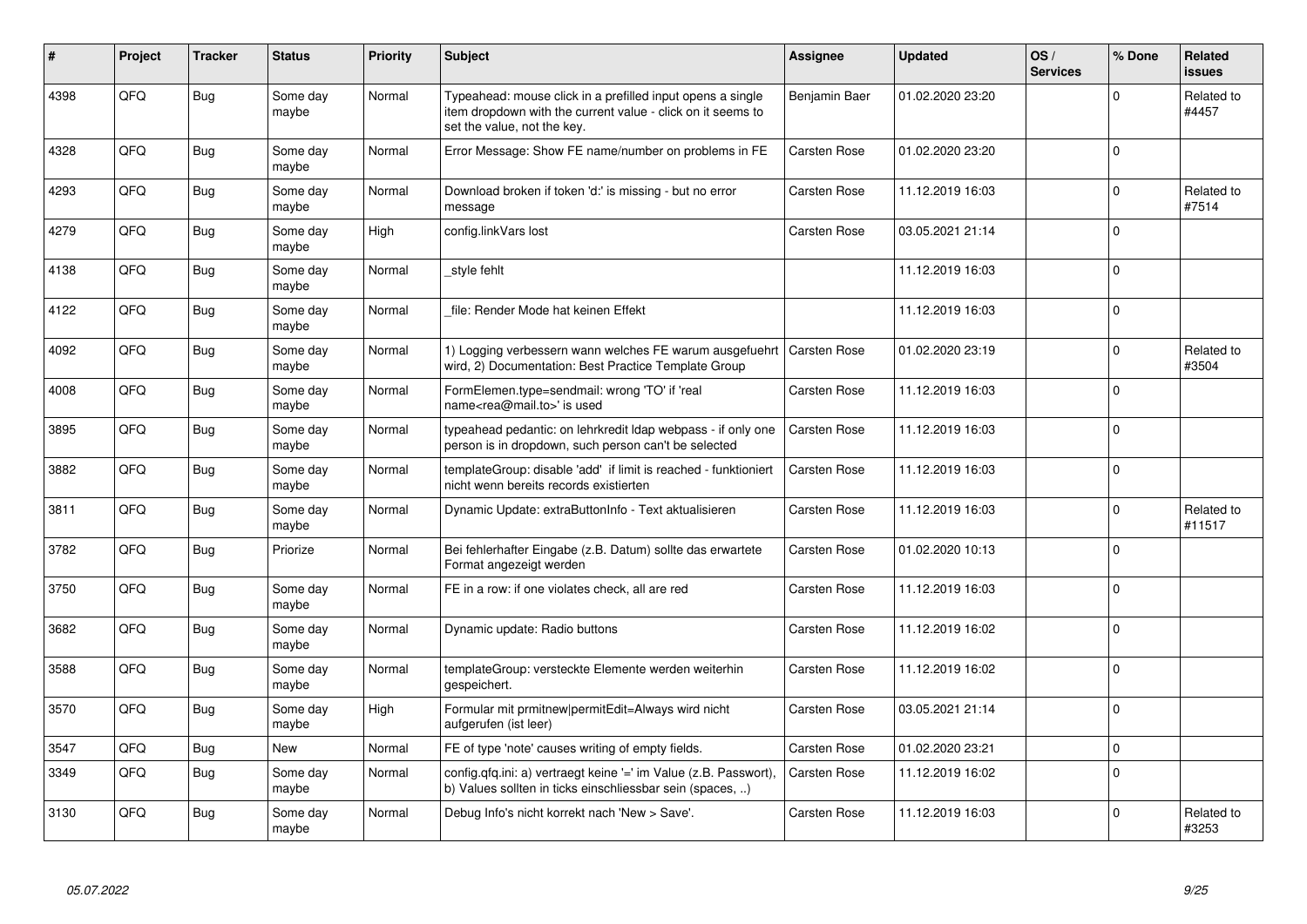| #     | Project | <b>Tracker</b> | <b>Status</b>     | <b>Priority</b> | <b>Subject</b>                                                                                         | <b>Assignee</b>     | <b>Updated</b>   | OS/<br><b>Services</b> | % Done      | Related<br><b>issues</b>                                               |
|-------|---------|----------------|-------------------|-----------------|--------------------------------------------------------------------------------------------------------|---------------------|------------------|------------------------|-------------|------------------------------------------------------------------------|
| 3109  | QFQ     | Bug            | Some day<br>maybe | High            | RealUrl: Links werden nicht korrekt gerendert                                                          | Carsten Rose        | 03.05.2021 21:14 |                        | $\Omega$    |                                                                        |
| 3061  | QFQ     | Bug            | Some day<br>maybe | High            | winstitute: mysql connection durcheinander - nmhp17<br>(ag7)/QFQ arbeitet mit DB/Tabellen von biostat. | <b>Carsten Rose</b> | 03.05.2021 21:14 |                        | $\mathbf 0$ |                                                                        |
| 2643  | QFQ     | Bug            | Some day<br>maybe | Normal          | Zend / PHP Webinars anschauen                                                                          | <b>Carsten Rose</b> | 01.02.2020 15:56 |                        | $\Omega$    |                                                                        |
| 2063  | QFQ     | Bug            | Some day<br>maybe | Normal          | Pills auf 'inaktiv' setzen falls keine Element auf dem Pill<br>sichtbar sind.                          | Benjamin Baer       | 11.12.2019 16:03 |                        | $\Omega$    | Related to<br>#3752                                                    |
| 13572 | QFQ     | Feature        | Feedback          | Normal          | Form Load: misleading error message on trying to load non<br>existent primary record                   | Enis Nuredini       | 16.05.2022 23:16 |                        | 100         |                                                                        |
| 12632 | QFQ     | Feature        | New               | Normal          | TinyMCE: Prepare CSS classes for images                                                                | Carsten Rose        | 04.06.2021 14:35 |                        | 100         | Blocked by<br>#12186                                                   |
| 12584 | QFQ     | Feature        | Feedback          | Normal          | T3 v10 migration script: replace alias-patterns (v11)                                                  | Carsten Rose        | 28.05.2022 11:12 |                        | 100         |                                                                        |
| 10115 | QFQ     | Feature        | <b>New</b>        | Normal          | TypeAhead: static list                                                                                 | <b>Carsten Rose</b> | 26.02.2020 16:42 |                        | 100         |                                                                        |
| 3402  | QFQ     | Feature        | Some day<br>maybe | Normal          | Syntax Highlighting via CodeMirror                                                                     | Carsten Rose        | 11.12.2019 16:02 |                        | 100         | Related to<br>#3207                                                    |
| 13330 | QFQ     | Feature        | In Progress       | Normal          | Multi Form: Upload                                                                                     | Carsten Rose        | 07.11.2021 12:40 |                        | 50          | Related to<br>#9706                                                    |
| 12440 | QFQ     | Feature        | In Progress       | Normal          | Typo3 V10 upgrade (durchfuehren und testen)                                                            | Carsten Rose        | 21.03.2022 09:53 |                        | 50          | Related to<br>#12357,<br>Related to<br>#12067,<br>Related to<br>#10661 |
| 8522  | QFQ     | Feature        | Some day<br>maybe | Normal          | build QFQ - npm warnings                                                                               | Benjamin Baer       | 01.02.2020 23:19 |                        | 50          |                                                                        |
| 6609  | QFQ     | Feature        | <b>New</b>        | Normal          | Formlet: JSON API erweitern                                                                            | <b>Carsten Rose</b> | 01.02.2020 23:21 |                        | 50          |                                                                        |
| 9517  | QFQ     | Feature        | In Progress       | High            | Input multiple tags with typeahead                                                                     | Carsten Rose        | 03.05.2021 21:14 |                        | 40          | Related to<br>#10150                                                   |
| 10793 | QFQ     | Feature        | In Progress       | Normal          | <b>Update NPM Packages</b>                                                                             | <b>Carsten Rose</b> | 07.09.2021 13:25 |                        | 30          |                                                                        |
| 1623  | QFQ     | Feature        | Some day<br>maybe | Normal          | RealURL                                                                                                |                     | 11.12.2019 16:03 |                        | 30          |                                                                        |
| 14376 | QFQ     | Feature        | <b>New</b>        | Normal          | QFQ Bootstrap: if missing, create stored procedures                                                    | Enis Nuredini       | 19.06.2022 16:37 |                        | $\Omega$    |                                                                        |
| 14371 | QFQ     | Feature        | Priorize          | Normal          | <b>LDAP via REPORT</b>                                                                                 | <b>Carsten Rose</b> | 19.06.2022 16:37 |                        | $\Omega$    |                                                                        |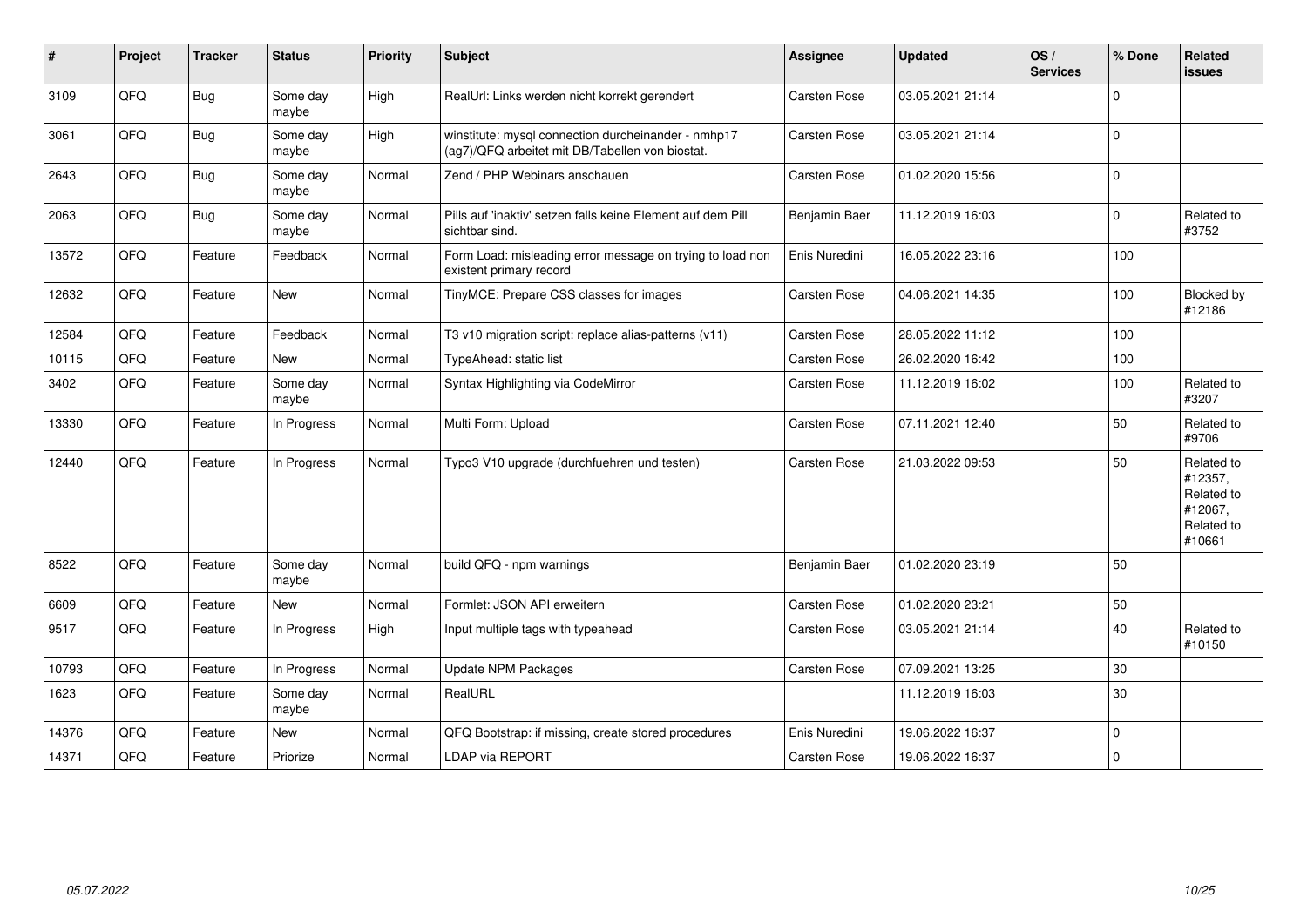| $\vert$ # | Project | <b>Tracker</b> | <b>Status</b>              | <b>Priority</b> | <b>Subject</b>                                            | <b>Assignee</b>        | <b>Updated</b>   | OS/<br><b>Services</b> | % Done      | Related<br><b>issues</b>                                                                                                                                              |
|-----------|---------|----------------|----------------------------|-----------------|-----------------------------------------------------------|------------------------|------------------|------------------------|-------------|-----------------------------------------------------------------------------------------------------------------------------------------------------------------------|
| 14320     | QFQ     | Feature        | In Progress                | Normal          | Allow specific HTML Tags and Attributes: general, TinyMCE | Enis Nuredini          | 04.07.2022 14:09 |                        | $\Omega$    | Related to<br>#12664,<br>Related to<br>#12039,<br>Related to<br>#11702,<br>Related to<br>#7239,<br>Related to<br>#3708.<br>Related to<br>#3646.<br>Related to<br>#880 |
| 14290     | QFQ     | Feature        | Priorize                   | Normal          | FormEditor: Show Table Definition                         | <b>Carsten Rose</b>    | 19.06.2022 16:37 |                        | $\mathbf 0$ |                                                                                                                                                                       |
| 14227     | QFQ     | Feature        | New                        | Normal          | Selenium Konkurrenz: cypress.io                           | Enis Nuredini          | 28.05.2022 11:02 |                        | $\pmb{0}$   |                                                                                                                                                                       |
| 14187     | QFQ     | Feature        | New                        | High            | qfq.log: show current URL                                 | Carsten Rose           | 28.05.2022 11:02 |                        | $\mathbf 0$ | Related to<br>#13933,<br>Related to<br>#12532,<br>Related to<br>#11893                                                                                                |
| 14185     | QFQ     | Feature        | New                        | Normal          | External/Autocron.php - better suitable directory         | Support: System        | 28.05.2022 11:03 |                        | $\mathbf 0$ |                                                                                                                                                                       |
| 14090     | QFQ     | Feature        | New                        | Normal          | Nützliche _script funktionen                              | Carsten Rose           | 28.05.2022 11:03 |                        | $\mathbf 0$ |                                                                                                                                                                       |
| 14028     | QFQ     | Feature        | New                        | Normal          | Required notification: visual nicer                       | Enis Nuredini          | 28.05.2022 11:01 |                        | $\mathbf 0$ |                                                                                                                                                                       |
| 13945     | QFQ     | Feature        | New                        | Normal          | As _link: content before/after link                       | Enis Nuredini          | 28.05.2022 11:01 |                        | $\mathbf 0$ | Related to<br>#12262                                                                                                                                                  |
| 13900     | QFQ     | Feature        | Priorize                   | Normal          | Selenium: Check das Cookie/PDF funktioniert               | Enis Nuredini          | 25.03.2022 12:45 |                        | $\mathbf 0$ |                                                                                                                                                                       |
| 13843     | QFQ     | Feature        | New                        | Normal          | Create JWT via QFQ                                        | <b>Carsten Rose</b>    | 19.03.2022 17:42 |                        | $\mathbf 0$ |                                                                                                                                                                       |
| 13841     | QFQ     | Feature        | New                        | Normal          | Create PDF via iText - evaluate                           | <b>Carsten Rose</b>    | 19.03.2022 17:42 |                        | $\mathbf 0$ |                                                                                                                                                                       |
| 13757     | QFQ     | Feature        | New                        | High            | QR / Bar-Code Plugin                                      | Enis Nuredini          | 19.03.2022 17:43 |                        | $\mathbf 0$ |                                                                                                                                                                       |
| 13700     | QFQ     | Feature        | New                        | Normal          | Redesign qfq.io Seite                                     | Carsten Rose           | 19.03.2022 17:43 |                        | $\mathbf 0$ |                                                                                                                                                                       |
| 13609     | QFQ     | Feature        | New                        | Normal          | QFQ Introduction: Seite aufloesen                         | Philipp<br>Gröbelbauer | 28.05.2022 11:02 |                        | $\mathbf 0$ |                                                                                                                                                                       |
| 13608     | QFQ     | Feature        | Some day<br>maybe          | Normal          | Automatic Browser Language Redirect                       | Enis Nuredini          | 17.06.2022 08:35 |                        | $\mathbf 0$ |                                                                                                                                                                       |
| 13566     | QFQ     | Feature        | Ready to sync<br>(develop) | Normal          | Delete config-example.gfg.php file                        | <b>Carsten Rose</b>    | 23.12.2021 09:25 |                        | $\mathbf 0$ |                                                                                                                                                                       |
| 13467     | QFQ     | Feature        | New                        | Normal          | ChangeLog Generator                                       | Carsten Rose           | 19.03.2022 17:46 |                        | $\mathbf 0$ | Related to<br>#11460                                                                                                                                                  |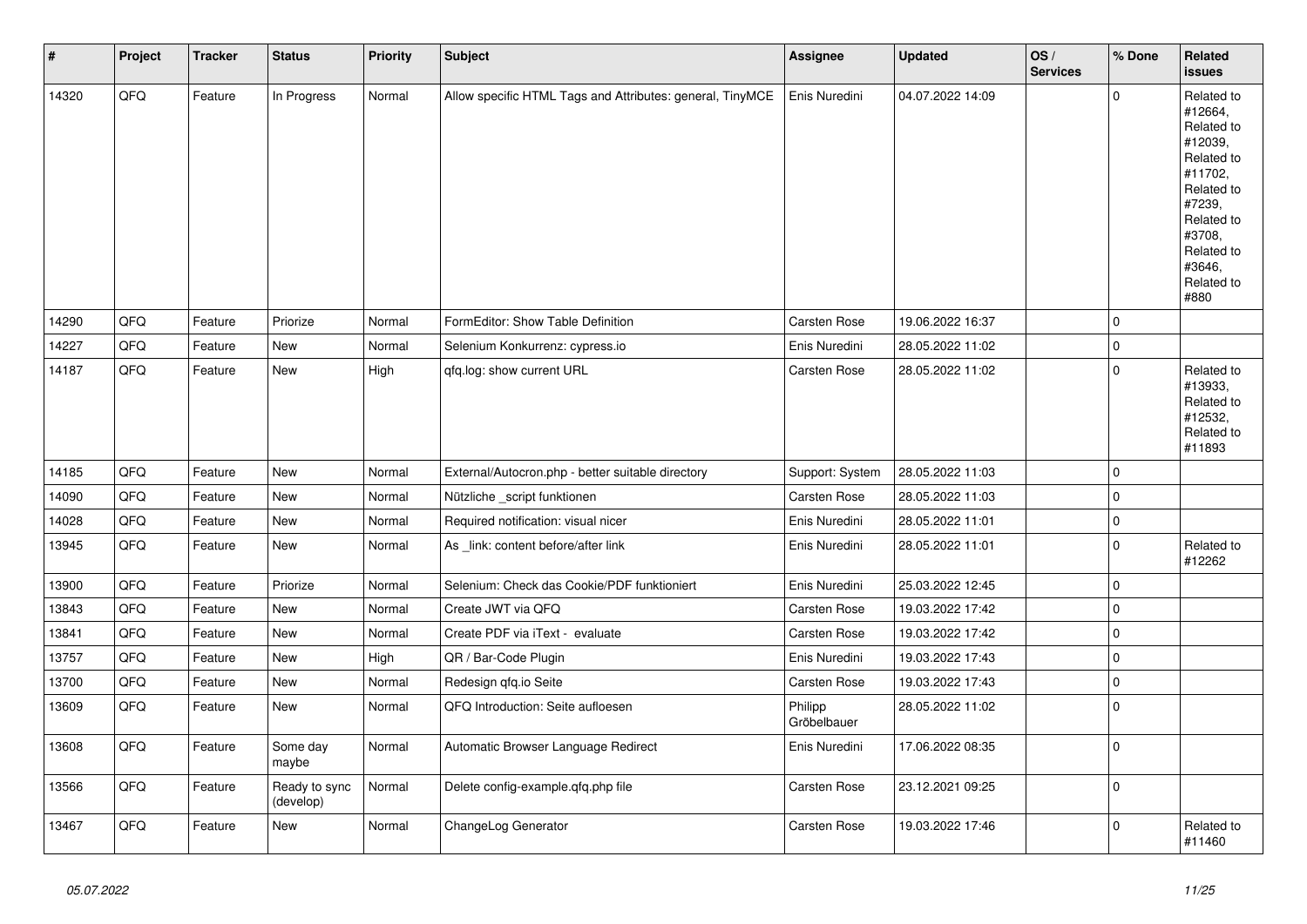| #     | Project | <b>Tracker</b> | <b>Status</b>     | <b>Priority</b> | <b>Subject</b>                                                                                                                        | <b>Assignee</b>     | <b>Updated</b>   | OS/<br><b>Services</b> | % Done      | Related<br><b>issues</b>                                              |
|-------|---------|----------------|-------------------|-----------------|---------------------------------------------------------------------------------------------------------------------------------------|---------------------|------------------|------------------------|-------------|-----------------------------------------------------------------------|
| 13354 | QFQ     | Feature        | <b>New</b>        | Normal          | Using Websocket in QFQ                                                                                                                | Carsten Rose        | 05.07.2022 16:26 |                        | $\Omega$    | Related to<br>#11076                                                  |
| 12679 | QFQ     | Feature        | New               | Normal          | tablesorter: custom column width                                                                                                      | Carsten Rose        | 16.06.2021 11:10 |                        | $\mathbf 0$ |                                                                       |
| 12664 | QFQ     | Feature        | <b>New</b>        | Normal          | TinyMCE: report/remove malicous HTML/JS Code                                                                                          | <b>Carsten Rose</b> | 19.03.2022 17:47 |                        | $\Omega$    | Related to<br>#14320                                                  |
| 12611 | QFQ     | Feature        | Some day<br>maybe | Normal          | Refactoring: Bootstrap with Lazy Loading                                                                                              | <b>Carsten Rose</b> | 08.06.2022 10:37 |                        | $\Omega$    | Related to<br>#12490,<br>Related to<br>#10013,<br>Related to<br>#7732 |
| 12603 | QFQ     | Feature        | New               | Normal          | Dropdown (Select), Radio, checkbox:<br>itemListAlways={{!SELECT key, value}}                                                          | Carsten Rose        | 19.03.2022 17:47 |                        | $\Omega$    |                                                                       |
| 12556 | QFQ     | Feature        | <b>New</b>        | Normal          | Pills Title: colored = static or dynamic on allrequiredgiven                                                                          | Benjamin Baer       | 19.03.2022 17:49 |                        | $\Omega$    |                                                                       |
| 12544 | QFQ     | Feature        | New               | High            | a) ' AS _link' new also as ' AS _format', b) sortierung via<br>'display: none;', c) '_format' benoeitgt nicht zwingend<br>u/U/p/m/z/d | <b>Carsten Rose</b> | 14.12.2021 16:03 |                        | $\Omega$    |                                                                       |
| 12532 | QFQ     | Feature        | New               | High            | SIP-Parameter bei Seitenaufruf in Browser-Console<br>anzeigen                                                                         | Carsten Rose        | 07.12.2021 17:19 |                        | $\Omega$    | Related to<br>#11893.<br>Related to<br>#14187                         |
| 12504 | QFQ     | Feature        | Priorize          | Normal          | sql.log: report fe.id                                                                                                                 | Carsten Rose        | 05.05.2021 22:09 |                        | $\Omega$    |                                                                       |
| 12503 | QFQ     | Feature        | Priorize          | Normal          | Detect dangerous UPDATE statement with missing WHERE                                                                                  | <b>Carsten Rose</b> | 05.05.2021 22:09 |                        | $\mathbf 0$ |                                                                       |
| 12490 | QFQ     | Feature        | New               | Normal          | Loading Plugins in QFQ - see what tinymce does. (lazy<br>loading)                                                                     | Benjamin Baer       | 08.06.2022 10:37 |                        | $\Omega$    | Related to<br>#12611,<br>Related to<br>#10013.<br>Related to<br>#7732 |
| 12480 | QFQ     | Feature        | <b>New</b>        | Normal          | If QFQ upgrade is running, block further request                                                                                      | <b>Carsten Rose</b> | 03.05.2021 20:45 |                        | $\Omega$    |                                                                       |
| 12477 | QFQ     | Feature        | New               | Normal          | Support for refactoring: Form, FormElement, diverse<br>Tabellen/Spalten, tt-content Records                                           | Carsten Rose        | 03.05.2021 20:45 |                        | $\Omega$    |                                                                       |
| 12476 | QFQ     | Feature        | <b>New</b>        | Normal          | clearMe: a) should trigger 'dirty', b) sticky on textarea resize                                                                      | Benjamin Baer       | 04.01.2022 08:40 |                        | $\Omega$    | Related to<br>#9528                                                   |
| 12474 | QFQ     | Feature        | New               | Normal          | Check BaseConfigURL if it is given and the the last char is '/'                                                                       | Carsten Rose        | 03.05.2021 20:45 |                        | $\mathbf 0$ |                                                                       |
| 12465 | QFQ     | Feature        | <b>New</b>        | Normal          | QFQ Function: use in FE to fill StoreRecord                                                                                           | <b>Carsten Rose</b> | 05.05.2021 21:58 |                        | $\Omega$    |                                                                       |
| 12452 | QFQ     | Feature        | Priorize          | Normal          | BaseURL: alsways with '/' at the end                                                                                                  | Carsten Rose        | 19.06.2022 13:45 |                        | $\Omega$    | Related to<br>#10782                                                  |
| 12439 | QFQ     | Feature        | In Progress       | Normal          | TinyMCE Paste from Word & Character Count/Limit                                                                                       | Carsten Rose        | 05.05.2021 22:15 |                        | $\Omega$    |                                                                       |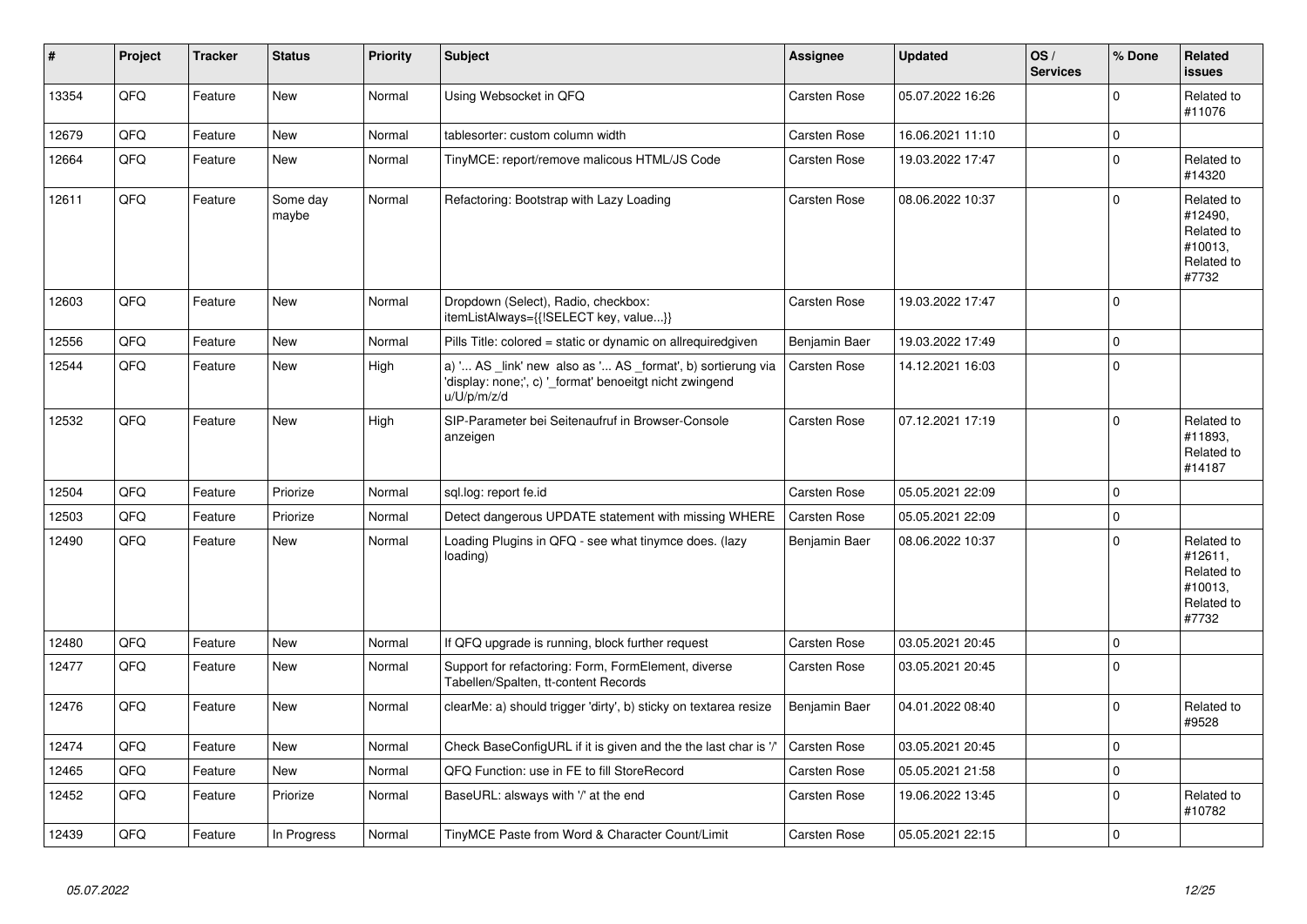| #     | Project | <b>Tracker</b> | <b>Status</b>     | <b>Priority</b> | <b>Subject</b>                                                                                                 | <b>Assignee</b>     | <b>Updated</b>   | OS/<br><b>Services</b> | % Done      | Related<br>issues                                                           |
|-------|---------|----------------|-------------------|-----------------|----------------------------------------------------------------------------------------------------------------|---------------------|------------------|------------------------|-------------|-----------------------------------------------------------------------------|
| 12413 | QFQ     | Feature        | New               | Normal          | STORE_TYPO3: enhance for {{be_users.email:T}},<br>{{fe users.email:T}}                                         | <b>Carsten Rose</b> | 03.05.2021 20:45 |                        | $\Omega$    | Related to<br>#12412.<br>Related to<br>#10012                               |
| 12412 | QFQ     | Feature        | <b>New</b>        | Normal          | Action/Escape qualifier 'e' (empty), '0': if given, an empty<br>string (or '0') will be treated as 'not found' | Carsten Rose        | 08.05.2021 09:40 |                        | $\Omega$    | Related to<br>#12413,<br>Related to<br>#10012                               |
| 12400 | QFQ     | Feature        | New               | Normal          | Tutorial ist in QFQ Doku, Wird in der Suche gefunden, es<br>gibt aber kein Menupunkt - Inhalt ueberpruefen     | Carsten Rose        | 03.05.2021 20:45 |                        | $\Omega$    |                                                                             |
| 12337 | QFQ     | Feature        | Some day<br>maybe | Normal          | Database.php: better caching                                                                                   | Carsten Rose        | 16.09.2021 15:10 |                        | $\Omega$    |                                                                             |
| 12330 | QFQ     | Feature        | New               | Normal          | Copy to input field / text area / TinyMCE                                                                      | Carsten Rose        | 07.04.2021 09:01 |                        | $\Omega$    |                                                                             |
| 12315 | QFQ     | Feature        | Some day<br>maybe | Normal          | Form History (Diffs) / Backups                                                                                 | Carsten Rose        | 16.09.2021 15:10 |                        | $\Omega$    |                                                                             |
| 12269 | QFQ     | Feature        | New               | Normal          | 2FA - Login                                                                                                    | Carsten Rose        | 03.05.2021 20:45 |                        | $\Omega$    |                                                                             |
| 12262 | QFQ     | Feature        | ToDo              | Normal          | Form buttons on top: more customable                                                                           | Enis Nuredini       | 17.06.2022 10:44 |                        | $\Omega$    | Related to<br>#13945, Has<br>duplicate<br>#4046, Has<br>duplicate<br>#10080 |
| 12186 | QFQ     | Feature        | <b>New</b>        | High            | TinyMCE Config für Objekte                                                                                     | Carsten Rose        | 07.12.2021 17:19 |                        | $\Omega$    | <b>Blocks</b><br>#12632                                                     |
| 12163 | QFQ     | Feature        | <b>New</b>        | Normal          | Checkbox: table wrap                                                                                           | Carsten Rose        | 03.05.2021 20:51 |                        | $\Omega$    |                                                                             |
| 12162 | QFQ     | Feature        | <b>New</b>        | Normal          | FE.type=sendmail: personalized mailing (several mails) via<br>template                                         | Carsten Rose        | 03.05.2021 20:45 |                        | $\Omega$    |                                                                             |
| 12156 | QFQ     | Feature        | <b>New</b>        | Normal          | Form: Optional disable 'leave page'                                                                            |                     | 03.05.2021 20:45 |                        | $\Omega$    |                                                                             |
| 12146 | QFQ     | Feature        | <b>New</b>        | Normal          | Autocron Job: Anzeigen wann der naechste Job ausgefuehrt<br>wird, resp das er nicht ausgefuehrt wird           | Carsten Rose        | 15.03.2021 15:23 |                        | $\Omega$    |                                                                             |
| 12135 | QFQ     | Feature        | <b>New</b>        | Normal          | Subrecord: Notiz                                                                                               |                     | 24.04.2021 16:58 |                        | $\Omega$    |                                                                             |
| 12119 | QFQ     | Feature        | New               | Normal          | AS paged: error message missing if there ist no 'r' argument.                                                  | Carsten Rose        | 03.05.2021 20:51 |                        | $\Omega$    |                                                                             |
| 12109 | QFQ     | Feature        | <b>New</b>        | Normal          | Donwload Link: Plain, SIP, Persistent Link, Peristent SIP -<br>new notation                                    | Carsten Rose        | 03.05.2021 20:45 |                        | $\Omega$    | Related to<br>#12085                                                        |
| 12039 | QFQ     | Feature        | New               | Normal          | Missing htmlSpecialChar() in pre processing on form submit                                                     |                     | 18.02.2021 00:09 |                        | $\mathbf 0$ | Related to<br>#14320                                                        |
| 12038 | QFQ     | Feature        | New               | Normal          | a) STORE_VAR: filenameOnlyStripUniq, b) SP:<br>QSTRIPUNIQ()                                                    |                     | 17.02.2021 23:55 |                        | 0           |                                                                             |
| 12024 | QFQ     | Feature        | New               | Normal          | Excel Export: text columns by default decode<br>htmlspeciachar()                                               | Carsten Rose        | 17.02.2021 23:55 |                        | 0           | Related to<br>#12022                                                        |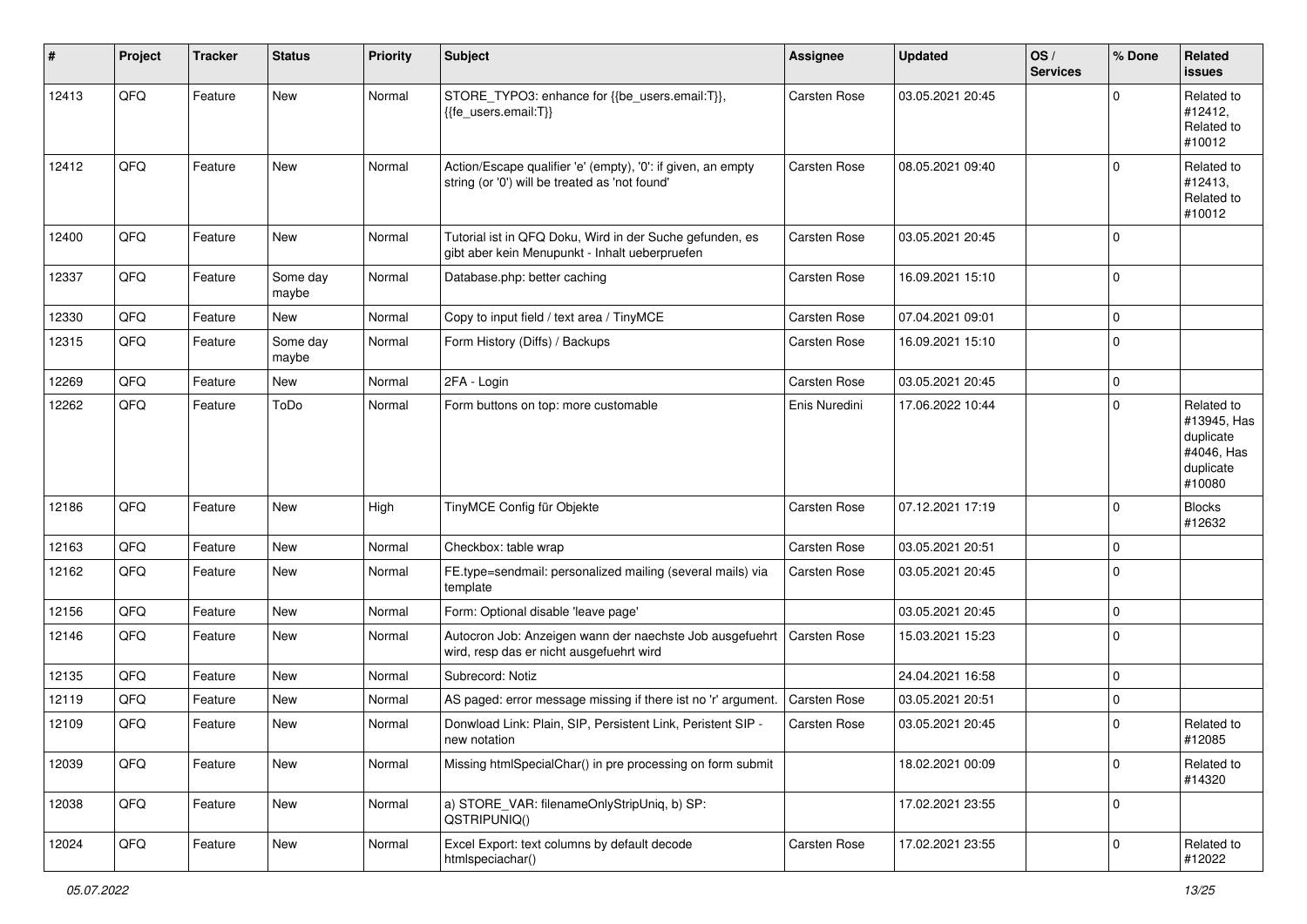| #     | Project | <b>Tracker</b> | <b>Status</b>     | <b>Priority</b> | <b>Subject</b>                                                                                       | <b>Assignee</b>                                        | <b>Updated</b>   | OS/<br><b>Services</b> | % Done      | Related<br>issues                             |                      |
|-------|---------|----------------|-------------------|-----------------|------------------------------------------------------------------------------------------------------|--------------------------------------------------------|------------------|------------------------|-------------|-----------------------------------------------|----------------------|
| 12023 | QFQ     | Feature        | New               | Normal          | MySQL Stored Precdure: QDECODESPECIALCHAR()                                                          | Carsten Rose                                           | 16.02.2021 11:16 |                        | $\Omega$    | Related to<br>#12022                          |                      |
| 11980 | QFQ     | Feature        | In Progress       | Normal          | protected verzeichnis MUSS geschützt werden                                                          | Carsten Rose                                           | 07.09.2021 13:30 |                        | $\mathbf 0$ |                                               |                      |
| 11955 | QFQ     | Feature        | New               | Normal          | subrecord: new title option to set <th> attributes - e.g. to<br/>customize tablesorter options.</th> | attributes - e.g. to<br>customize tablesorter options. | Carsten Rose     | 03.05.2021 20:47       |             | $\Omega$                                      | Related to<br>#11775 |
| 11893 | QFQ     | Feature        | New               | High            | Broken SIP: a) only report one time, b) only report in main<br>column                                | Carsten Rose                                           | 12.05.2021 12:13 |                        | $\Omega$    | Related to<br>#12532,<br>Related to<br>#14187 |                      |
| 11892 | QFQ     | Feature        | New               | Normal          | tablesorter: columns with links are hard to order - new<br>qualifier 'Y: <ord>'</ord>                | Enis Nuredini                                          | 23.03.2022 09:22 |                        | $\Omega$    |                                               |                      |
| 11850 | QFQ     | Feature        | <b>New</b>        | Urgent          | Wizard Form: basierend auf einer Tabelle eine Form<br>anlegen.                                       |                                                        | 03.05.2021 21:12 |                        | $\Omega$    | Blocked by<br>#8082                           |                      |
| 11775 | QFQ     | Feature        | <b>New</b>        | Normal          | Subrecord Tooltip pro Feld                                                                           | Carsten Rose                                           | 18.12.2020 15:22 |                        | $\Omega$    | Related to<br>#11955                          |                      |
| 11747 | QFQ     | Feature        | New               | Normal          | Maintenance Page with Redirect                                                                       | Carsten Rose                                           | 03.05.2021 20:47 |                        | $\Omega$    | Related to<br>#11741                          |                      |
| 11716 | QFQ     | Feature        | <b>New</b>        | Normal          | Form an beliebiger Stelle im Report anzeigen                                                         |                                                        | 09.12.2020 09:47 |                        | $\Omega$    |                                               |                      |
| 11702 | QFQ     | Feature        | New               | Normal          | HTML Special Char makes no sense for 'allbut' if '&' is<br>forbidden                                 | Carsten Rose                                           | 07.12.2021 16:35 |                        | $\Omega$    | Related to<br>#5112,<br>Related to<br>#14320  |                      |
| 11535 | QFQ     | Feature        | <b>New</b>        | Normal          | Ability to create SQL columns in frontend QFQ forms                                                  |                                                        | 17.11.2020 12:11 |                        | $\Omega$    |                                               |                      |
| 11534 | QFQ     | Feature        | <b>New</b>        | Normal          | Report: Action on selected rows - Table batchprocessing<br>feature                                   |                                                        | 18.11.2020 08:15 |                        | $\Omega$    |                                               |                      |
| 11523 | QFQ     | Feature        | New               | Normal          | Mit dynamic Update erkennen, ob Upload gemacht wurde                                                 | Carsten Rose                                           | 13.11.2020 15:07 |                        | $\Omega$    | Related to<br>#9533                           |                      |
| 11516 | QFQ     | Feature        | <b>New</b>        | Normal          | Multi Page Form (Previous/Next Buttons)                                                              | Carsten Rose                                           | 16.03.2021 17:52 |                        | $\Omega$    |                                               |                      |
| 11504 | QFQ     | Feature        | New               | Normal          | Dynamic Update: Button text update for 'Save',' Close' &<br>'Delete'                                 | Carsten Rose                                           | 12.11.2020 23:44 |                        | $\Omega$    |                                               |                      |
| 11460 | QFQ     | Feature        | <b>New</b>        | Normal          | Easier creation of changelog: gitchangelog                                                           | Carsten Rose                                           | 12.06.2021 10:20 |                        | $\Omega$    | Related to<br>#13467                          |                      |
| 11323 | QFQ     | Feature        | Some day<br>maybe | Normal          | Report Frontend Editor Modal + Codemirror                                                            | Carsten Rose                                           | 16.09.2021 15:10 |                        | $\Omega$    | Related to<br>#11036                          |                      |
| 11322 | QFQ     | Feature        | Some day<br>maybe | Normal          | Form Element JSON - (multiline parameter field)                                                      | Carsten Rose                                           | 16.09.2021 15:10 |                        | 0           |                                               |                      |
| 11320 | QFQ     | Feature        | Priorize          | Normal          | Typo3 Version 10 support                                                                             | Carsten Rose                                           | 05.05.2021 22:09 |                        | $\mathbf 0$ |                                               |                      |
| 11217 | QFQ     | Feature        | Some day<br>maybe | Normal          | <b>Extend Script Functionality</b>                                                                   | Carsten Rose                                           | 16.09.2021 15:10 |                        | 0           |                                               |                      |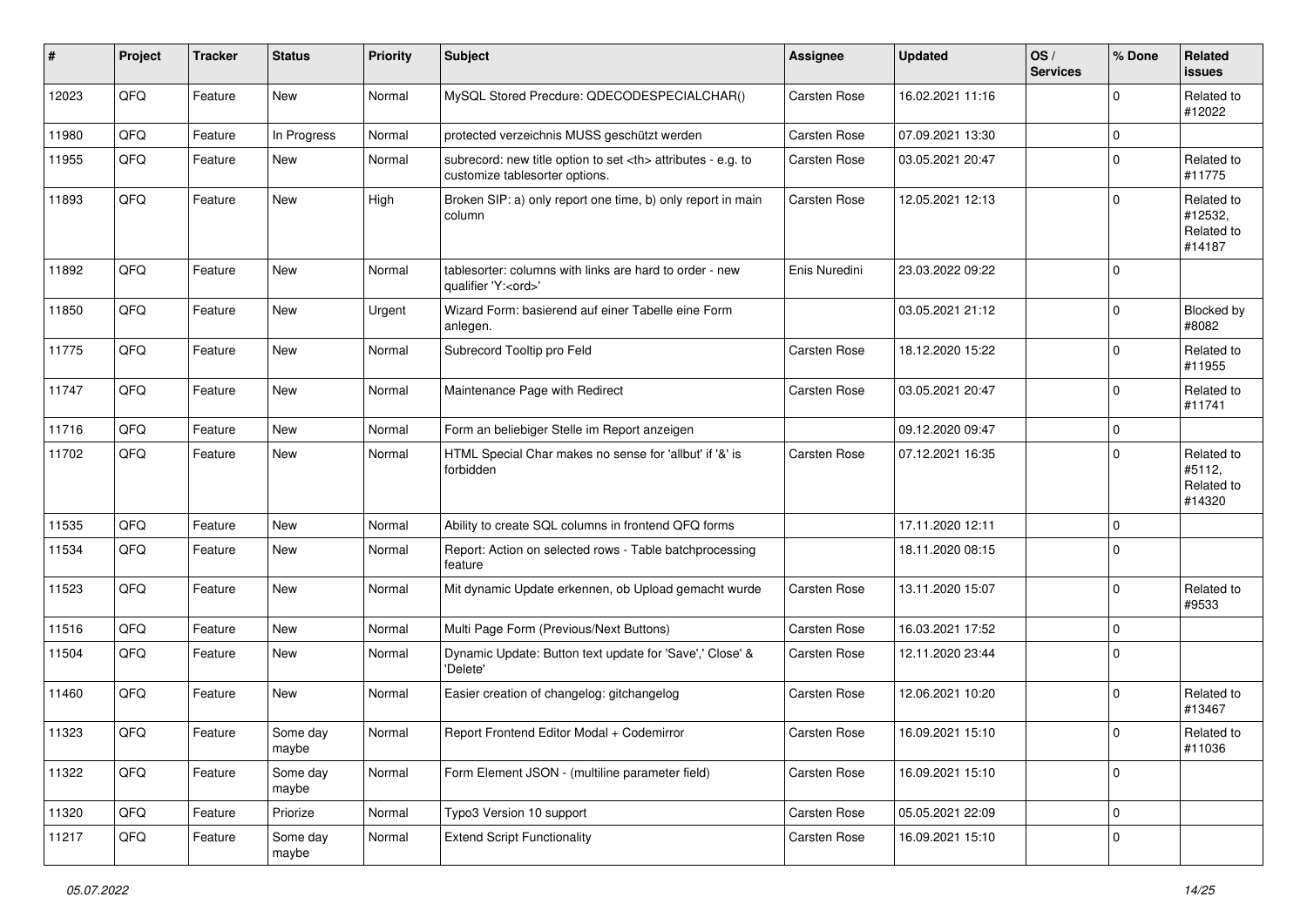| $\sharp$ | Project | <b>Tracker</b> | <b>Status</b>     | <b>Priority</b> | <b>Subject</b>                                                                      | <b>Assignee</b>     | <b>Updated</b>   | OS/<br><b>Services</b> | % Done      | Related<br><b>issues</b>                     |
|----------|---------|----------------|-------------------|-----------------|-------------------------------------------------------------------------------------|---------------------|------------------|------------------------|-------------|----------------------------------------------|
| 11080    | QFQ     | Feature        | <b>New</b>        | Normal          | Send MQTT messages                                                                  | <b>Carsten Rose</b> | 29.08.2020 19:49 |                        | $\mathbf 0$ |                                              |
| 11076    | QFQ     | Feature        | In Progress       | Normal          | SELECT  AS _websocket                                                               | Carsten Rose        | 30.08.2020 17:49 |                        | $\Omega$    | Related to<br>#13354                         |
| 11036    | QFQ     | Feature        | Some day<br>maybe | Normal          | inline report editor permissions                                                    | <b>Carsten Rose</b> | 16.09.2021 15:09 |                        | $\mathbf 0$ | Related to<br>#11323                         |
| 10996    | QFQ     | Feature        | <b>New</b>        | Normal          | Download video via sip: no seek                                                     | <b>Carsten Rose</b> | 12.08.2020 14:18 |                        | $\mathbf 0$ |                                              |
| 10979    | QFQ     | Feature        | <b>New</b>        | Normal          | Ajax Calls an API - dataReport                                                      | <b>Carsten Rose</b> | 11.05.2022 12:15 |                        | $\mathbf 0$ |                                              |
| 10976    | QFQ     | Feature        | New               | Normal          | Excel Export Verbesserungen                                                         | <b>Carsten Rose</b> | 06.08.2020 10:56 |                        | $\Omega$    |                                              |
| 10874    | QFQ     | Feature        | <b>New</b>        | Normal          | Erstellen eines Foreign Keys in der Tabelle "FormElement"                           |                     | 13.07.2020 10:11 |                        | $\mathbf 0$ |                                              |
| 10819    | QFQ     | Feature        | <b>New</b>        | Normal          | Persistent SIP - second try                                                         | <b>Carsten Rose</b> | 29.06.2020 23:02 |                        | $\Omega$    | Related to<br>#6261                          |
| 10782    | QFQ     | Feature        | Feedback          | Normal          | Tiny MCE: Image Upload                                                              | Enis Nuredini       | 16.05.2022 23:16 |                        | $\mathbf 0$ | Related to<br>#12452                         |
| 10763    | QFQ     | Feature        | <b>New</b>        | Normal          | form accessed and submitted despite logout?                                         |                     | 16.06.2020 11:43 |                        | $\mathbf 0$ |                                              |
| 10745    | QFQ     | Feature        | Some day<br>maybe | Normal          | <b>Tablesorter Excel Export</b>                                                     | <b>Carsten Rose</b> | 16.09.2021 15:09 |                        | $\mathbf 0$ |                                              |
| 10738    | QFQ     | Feature        | Some day<br>maybe | Normal          | CORS headers for external API requests                                              |                     | 10.06.2020 14:00 |                        | $\mathbf 0$ |                                              |
| 10716    | QFQ     | Feature        | Some day<br>maybe | Normal          | Business Logic mit Externen Skripten                                                | <b>Carsten Rose</b> | 16.09.2021 15:10 |                        | $\mathbf 0$ | Related to<br>#10713,<br>Related to<br>#8217 |
| 10714    | QFQ     | Feature        | <b>New</b>        | Normal          | multi Table Form                                                                    | <b>Carsten Rose</b> | 16.03.2021 18:44 |                        | $\mathbf 0$ |                                              |
| 10593    | QFQ     | Feature        | <b>New</b>        | Normal          | label2: text behind input element                                                   | Carsten Rose        | 16.05.2020 10:57 |                        | $\Omega$    |                                              |
| 10569    | QFQ     | Feature        | Priorize          | Normal          | link blank more safe                                                                | Enis Nuredini       | 25.03.2022 12:44 |                        | $\mathbf 0$ |                                              |
| 10463    | QFQ     | Feature        | New               | Normal          | Report_link: expliztes setzen von HTML Tags (Bedarf fuer<br>'data-selenium' & 'id') | Enis Nuredini       | 23.03.2022 09:23 |                        | $\Omega$    | Related to<br>#7648                          |
| 10443    | QFQ     | Feature        | In Progress       | Normal          | Konzept_api / _live                                                                 | Carsten Rose        | 07.05.2020 09:39 |                        | $\Omega$    |                                              |
| 10384    | QFQ     | Feature        | New               | Normal          | Parameter Exchange QFQ Instances                                                    |                     | 07.05.2020 09:38 |                        | $\mathbf 0$ |                                              |
| 10345    | QFQ     | Feature        | New               | Normal          | Templates - Patterns QFQ Style                                                      |                     | 03.05.2021 21:01 |                        | $\mathbf 0$ | Related to<br>#10713                         |
| 10124    | QFQ     | Feature        | Feedback          | Normal          | qfq AAI-Login                                                                       | Karin Niffeler      | 07.05.2020 09:36 |                        | $\mathbf 0$ |                                              |
| 10119    | QFQ     | Feature        | New               | Normal          | Dropdown (selectlist) & Type Ahead: format and catagorize<br>list                   | <b>Carsten Rose</b> | 07.05.2020 09:36 |                        | $\mathbf 0$ |                                              |
| 10116    | QFQ     | Feature        | Some day<br>maybe | Normal          | TypeAhead: Tag - show inside 'input' element                                        | Carsten Rose        | 16.09.2021 15:09 |                        | $\mathbf 0$ |                                              |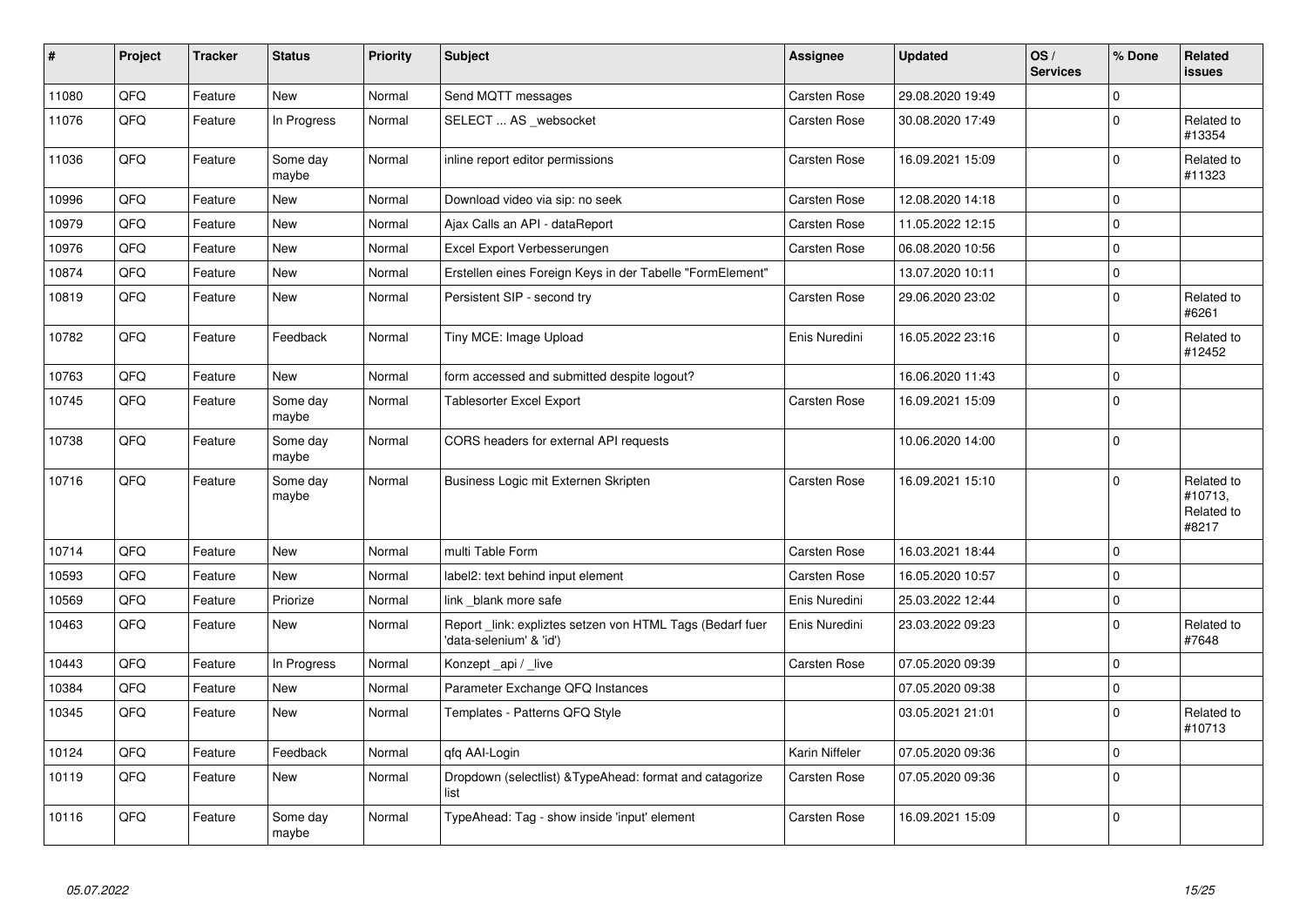| $\vert$ # | Project        | <b>Tracker</b> | <b>Status</b>     | <b>Priority</b> | <b>Subject</b>                                                                                                                        | Assignee      | <b>Updated</b>   | $\log$<br><b>Services</b> | % Done      | Related<br><b>issues</b>                                               |
|-----------|----------------|----------------|-------------------|-----------------|---------------------------------------------------------------------------------------------------------------------------------------|---------------|------------------|---------------------------|-------------|------------------------------------------------------------------------|
| 10114     | QFQ            | Feature        | <b>New</b>        | High            | Symbol (Link): 'G:' (Glyphicon) replaced by 'i:' (icon)                                                                               |               | 07.12.2021 17:19 |                           | $\Omega$    | Related to<br>#3797,<br>Related to<br>#4194                            |
| 10095     | QFQ            | Feature        | Some day<br>maybe | Normal          | Generic Gitlab Integration into QFQ                                                                                                   | Carsten Rose  | 16.09.2021 15:10 |                           | $\Omega$    |                                                                        |
| 10080     | QFQ            | Feature        | <b>New</b>        | Normal          | Popup on 'save' / 'close': configure dialog (answer<br>yes/no/cancle/)                                                                | Carsten Rose  | 28.03.2021 20:52 |                           | $\Omega$    | Is duplicate<br>of #12262                                              |
| 10015     | QFQ            | Feature        | Priorize          | Normal          | Monospace in Textarea                                                                                                                 | Carsten Rose  | 03.02.2020 13:40 |                           | $\Omega$    |                                                                        |
| 10014     | QFQ            | Feature        | <b>New</b>        | Normal          | Manual.rst: describe behaviour and process order of<br>fillStoreVar, slaveId, sqlBefore,                                              | Carsten Rose  | 01.02.2020 22:31 |                           | 0           |                                                                        |
| 10013     | QFQ            | Feature        | Some day<br>maybe | Normal          | FE.typ=editor: CodeMirror                                                                                                             | Carsten Rose  | 08.06.2022 10:37 |                           | $\Omega$    | Related to<br>#12611,<br>Related to<br>#12490,<br>Related to<br>#7732  |
| 10012     | QFQ            | Feature        | Priorize          | Normal          | redirectAllMailTo: {{beEmail:T}}                                                                                                      | Carsten Rose  | 08.05.2021 09:54 |                           | $\Omega$    | Related to<br>#12412,<br>Related to<br>#12413,<br>Related to<br>#10011 |
| 10011     | QFQ            | Feature        | Priorize          | Normal          | Offer new STORE_TYPO3 Variable 'beUser', 'beEmail'                                                                                    | Carsten Rose  | 08.05.2021 09:51 |                           | $\Omega$    | Related to<br>#10012,<br>Related to<br>#12511                          |
| 10005     | QFQ            | Feature        | Priorize          | Normal          | Report / special column name:  AS _calendar                                                                                           | Carsten Rose  | 03.06.2020 17:28 |                           | $\Omega$    |                                                                        |
| 10003     | QFQ            | Feature        | Priorize          | Normal          | fieldset: stronger visualize group                                                                                                    | Benjamin Baer | 12.02.2020 08:13 |                           | $\Omega$    |                                                                        |
| 9983      | QFQ            | Feature        | New               | Normal          | Report Notation: new keyword 'range'                                                                                                  | Carsten Rose  | 01.02.2020 15:55 |                           | $\mathbf 0$ |                                                                        |
| 9968      | QFQ            | Feature        | Priorize          | Normal          | Tooltip in Links for Developer                                                                                                        | Carsten Rose  | 01.02.2020 23:17 |                           | $\mathbf 0$ |                                                                        |
| 9928      | QFQ            | Feature        | Priorize          | Normal          | SpecialColumnName: a) Deprecated: ' AS "_+tag " ', b)<br>New: ' AS "_ <tag1><tag2>"</tag2></tag1>                                     | Carsten Rose  | 01.02.2020 23:17 |                           | $\Omega$    | Related to<br>#9929                                                    |
| 9927      | QFQ            | Feature        | <b>New</b>        | Normal          | QFQ Update: a) Update nur machen wenn BE User<br>eingeloggt ist., b) Bei Fehler genaue Meldung welcher<br>Updateschritt Probleme hat. | Carsten Rose  | 22.01.2020 12:59 |                           | $\Omega$    |                                                                        |
| 9900      | QFQ            | Feature        | Priorize          | Normal          | Generic API Call: tt-content record >> JSON                                                                                           | Carsten Rose  | 01.02.2020 10:13 |                           | 0           |                                                                        |
| 9853      | QFQ            | Feature        | New               | Normal          | Check das SQL / QFQ / Mail Logfile geschrieben wird                                                                                   |               | 09.01.2020 11:15 |                           | 0           |                                                                        |
| 9811      | QFQ            | Feature        | New               | Normal          | Report: tag every n'th row                                                                                                            | Carsten Rose  | 01.02.2020 23:22 |                           | $\mathbf 0$ |                                                                        |
| 9781      | $\mathsf{QFQ}$ | Feature        | New               | Normal          | Button: CSS class to make buttons smaller                                                                                             | Carsten Rose  | 01.02.2020 23:22 |                           | $\mathbf 0$ |                                                                        |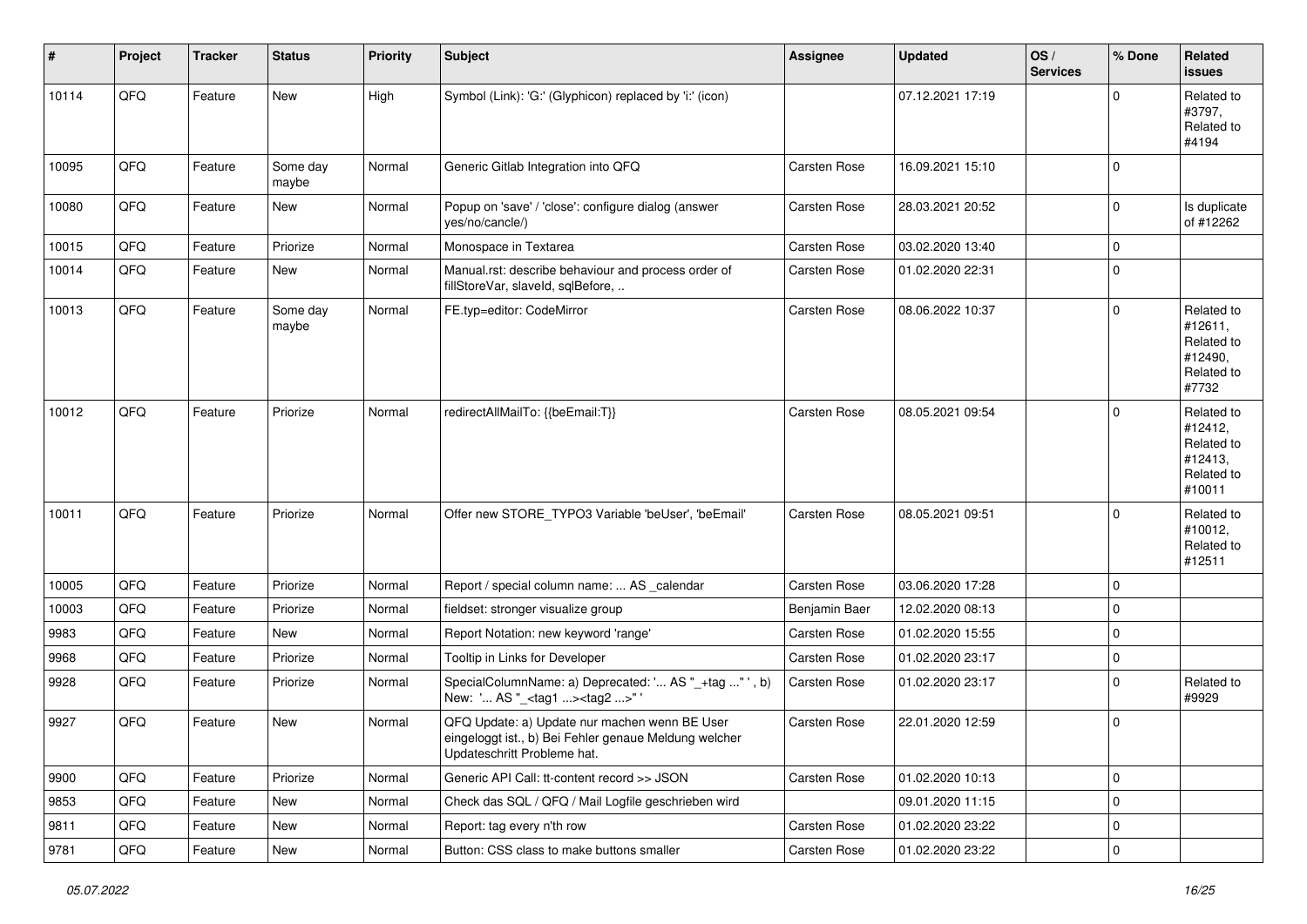| $\vert$ # | Project | <b>Tracker</b> | <b>Status</b>     | <b>Priority</b> | <b>Subject</b>                                                                  | Assignee            | Updated          | OS/<br><b>Services</b> | % Done      | Related<br><b>issues</b>                                             |
|-----------|---------|----------------|-------------------|-----------------|---------------------------------------------------------------------------------|---------------------|------------------|------------------------|-------------|----------------------------------------------------------------------|
| 9777      | QFQ     | Feature        | <b>New</b>        | Normal          | Logging QFQ Variables                                                           | <b>Carsten Rose</b> | 16.12.2019 17:17 |                        | $\Omega$    |                                                                      |
| 9707      | QFQ     | Feature        | <b>New</b>        | Normal          | SIP security: encode pageld and check pageld on decode                          | <b>Carsten Rose</b> | 01.02.2020 23:22 |                        | $\Omega$    |                                                                      |
| 9706      | QFQ     | Feature        | <b>New</b>        | Normal          | Multi File Upload (hidden template group)                                       | Carsten Rose        | 01.02.2020 23:22 |                        | $\mathbf 0$ | Related to<br>#7521,<br>Related to<br>#5562.<br>Related to<br>#13330 |
| 9704      | QFQ     | Feature        | Some day<br>maybe | Normal          | Thumbnails Generieren beim Splitten von PDF Files                               | <b>Carsten Rose</b> | 11.12.2019 16:01 |                        | $\Omega$    |                                                                      |
| 9668      | QFQ     | Feature        | Priorize          | Normal          | Form.mode: rename 'hidden' to 'hide'                                            | <b>Carsten Rose</b> | 05.05.2021 22:14 |                        | $\mathbf 0$ | Related to<br>#6437                                                  |
| 9602      | QFQ     | Feature        | New               | Normal          | Form definition as JSON                                                         | <b>Carsten Rose</b> | 01.02.2020 23:21 |                        | 0           | Related to<br>#9600                                                  |
| 9579      | QFQ     | Feature        | Some day<br>maybe | Normal          | Multiform with Process Row                                                      | <b>Carsten Rose</b> | 11.12.2019 16:01 |                        | $\Omega$    |                                                                      |
| 9548      | QFQ     | Feature        | Feedback          | High            | FormElement: Pattern mismatch - optional report only on<br>focus lost           | Benjamin Baer       | 03.05.2021 21:14 |                        | $\mathbf 0$ |                                                                      |
| 9537      | QFQ     | Feature        | <b>New</b>        | Normal          | FormEditor: Edit fieldset in FrontEnd                                           | <b>Carsten Rose</b> | 01.02.2020 23:22 |                        | $\mathbf 0$ |                                                                      |
| 9394      | QFQ     | Feature        | Priorize          | Normal          | REST: allow for non numerical ids in get requests                               | <b>Carsten Rose</b> | 05.05.2021 22:10 |                        | $\mathbf 0$ |                                                                      |
| 9352      | QFQ     | Feature        | New               | Normal          | FE 'Native' fire slaveld, sqlAfter, sqlIns                                      | <b>Carsten Rose</b> | 01.02.2020 23:22 |                        | $\mathbf 0$ |                                                                      |
| 9348      | QFQ     | Feature        | New               | Normal          | defaultThumbnailSize: pre render thumbnails                                     | Carsten Rose        | 12.06.2021 09:05 |                        | $\mathbf 0$ |                                                                      |
| 9346      | QFQ     | Feature        | Priorize          | Normal          | beforeSave: check if an upload is given                                         | Carsten Rose        | 11.06.2021 21:18 |                        | $\mathbf 0$ |                                                                      |
| 9221      | QFQ     | Feature        | <b>New</b>        | Normal          | typeAhead: Zeichenlimite ausschalten                                            | <b>Carsten Rose</b> | 29.06.2022 22:36 |                        | $\Omega$    |                                                                      |
| 9208      | QFQ     | Feature        | New               | Normal          | Manage 'recent' records                                                         | <b>Carsten Rose</b> | 01.02.2020 23:22 |                        | $\mathbf 0$ |                                                                      |
| 9136      | QFQ     | Feature        | New               | Normal          | Create ZIP files with dynamic PDFs                                              | <b>Carsten Rose</b> | 01.02.2020 23:22 |                        | $\mathbf 0$ |                                                                      |
| 9135      | QFQ     | Feature        | Priorize          | Normal          | Progress Bar generic / replace old hourglass download<br>popup                  | Benjamin Baer       | 03.01.2022 07:43 |                        | $\Omega$    |                                                                      |
| 9130      | QFQ     | Feature        | Some day<br>maybe | Normal          | tablesorter: Automatic Row numbering / Zeilenummer                              | Benjamin Baer       | 01.02.2020 23:22 |                        | $\mathbf 0$ |                                                                      |
| 9129      | QFQ     | Feature        | <b>New</b>        | Normal          | sqlValidate: Message as notification, not as error                              | Carsten Rose        | 01.02.2020 23:22 |                        | $\Omega$    | Related to<br>#9128                                                  |
| 9128      | QFQ     | Feature        | <b>New</b>        | Normal          | Error Message: not replaced variables- a) replace back to<br>'{{', b) underline | <b>Carsten Rose</b> | 01.02.2020 23:22 |                        | $\mathbf 0$ | Related to<br>#9129                                                  |
| 9052      | QFQ     | Feature        | Feedback          | High            | Report: CodeMirror with SQL Syntax Highlight in FE                              | Enis Nuredini       | 08.06.2022 10:25 |                        | $\mathbf 0$ |                                                                      |
| 8975      | QFQ     | Feature        | <b>New</b>        | Normal          | Report Notation: 2.0                                                            | Carsten Rose        | 01.02.2020 23:22 |                        | $\Omega$    | Related to<br>#8963                                                  |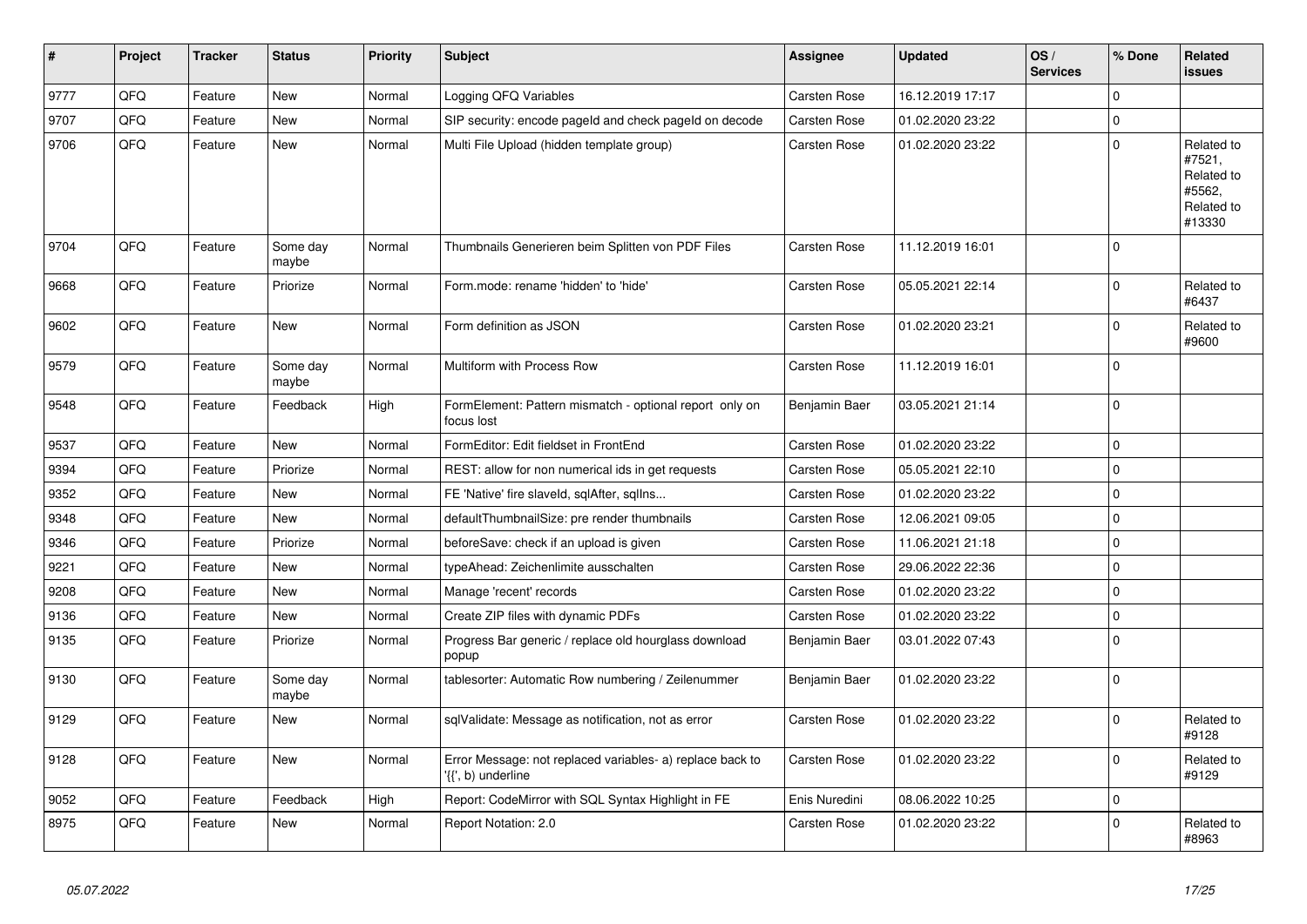| #    | Project | <b>Tracker</b> | <b>Status</b>     | <b>Priority</b> | <b>Subject</b>                                                                                         | <b>Assignee</b>     | <b>Updated</b>   | OS/<br><b>Services</b> | % Done       | Related<br><b>issues</b>                        |
|------|---------|----------------|-------------------|-----------------|--------------------------------------------------------------------------------------------------------|---------------------|------------------|------------------------|--------------|-------------------------------------------------|
| 8963 | QFQ     | Feature        | Priorize          | Normal          | Setting values in a store: flexible way                                                                | Carsten Rose        | 05.05.2021 22:10 |                        | $\Omega$     | Related to<br>#8975                             |
| 8962 | QFQ     | Feature        | <b>New</b>        | High            | allow for form fields with identical names                                                             | <b>Carsten Rose</b> | 03.05.2021 21:14 |                        | $\mathbf 0$  |                                                 |
| 8894 | QFQ     | Feature        | Some day<br>maybe | Normal          | Documentation Tags Usable in QFQ Application                                                           | <b>Carsten Rose</b> | 11.12.2019 16:01 |                        | $\Omega$     |                                                 |
| 8892 | QFQ     | Feature        | Some day<br>maybe | Normal          | Display and Edit SQL Comments in Form Editor                                                           | <b>Carsten Rose</b> | 11.12.2019 16:01 |                        | $\mathbf 0$  |                                                 |
| 8806 | QFQ     | Feature        | New               | Normal          | SQL Function nl2br                                                                                     | <b>Carsten Rose</b> | 01.02.2020 23:22 |                        | $\Omega$     |                                                 |
| 8719 | QFQ     | Feature        | <b>New</b>        | Normal          | extraButtonLock: add support for 0/1                                                                   | <b>Carsten Rose</b> | 01.02.2020 23:22 |                        | $\mathbf 0$  |                                                 |
| 8702 | QFQ     | Feature        | <b>New</b>        | Normal          | Load Record which is locked: missing user info                                                         | <b>Carsten Rose</b> | 11.12.2019 16:16 |                        | $\mathbf{0}$ | Related to<br>#9789                             |
| 8586 | QFQ     | Feature        | Some day<br>maybe | Normal          | QFQ: Enhance Error message for 'record not found'                                                      | <b>Carsten Rose</b> | 16.09.2021 15:10 |                        | $\mathbf 0$  |                                                 |
| 8585 | QFQ     | Feature        | Priorize          | Normal          | Enhance Error message for 'unknown form'                                                               | Carsten Rose        | 01.02.2020 10:13 |                        | $\Omega$     |                                                 |
| 8584 | QFQ     | Feature        | Priorize          | Normal          | FE 'Action' - never assign to Container (except Template<br>Group)                                     | Carsten Rose        | 01.02.2020 10:13 |                        | $\Omega$     |                                                 |
| 8520 | QFQ     | Feature        | Some day<br>maybe | Normal          | Bring QFQ to Composer                                                                                  | <b>Carsten Rose</b> | 16.09.2021 15:10 |                        | $\mathbf 0$  |                                                 |
| 8336 | QFQ     | Feature        | New               | Normal          | Form > modified > Close New: a) Optional disable popup, b)<br>custom text, c) mode on save: close stay | <b>Carsten Rose</b> | 01.02.2020 23:22 |                        | $\mathbf 0$  | Related to<br>#8335                             |
| 8277 | QFQ     | Feature        | Priorize          | Normal          | fe.parameter.default=                                                                                  | Carsten Rose        | 01.02.2020 23:17 |                        | $\Omega$     | Related to<br>#8113                             |
| 8217 | QFQ     | Feature        | <b>New</b>        | Normal          | if-elseif-else construct                                                                               | <b>Carsten Rose</b> | 16.03.2021 18:41 |                        | $\Omega$     | Related to<br>#10716                            |
| 8204 | QFQ     | Feature        | Priorize          | High            | Position 'required mark'                                                                               | <b>Carsten Rose</b> | 16.06.2021 13:44 |                        | $\pmb{0}$    |                                                 |
| 8187 | QFQ     | Feature        | New               | Normal          | Subrecord: enable/hide new button - make new/edit/delete<br>customizeable.                             | <b>Carsten Rose</b> | 06.03.2021 18:44 |                        | $\mathbf 0$  | Related to<br>#11326                            |
| 8101 | QFQ     | Feature        | Some day<br>maybe | Normal          | Password hash: support further hashing methods                                                         | Carsten Rose        | 16.09.2021 15:10 |                        | $\mathbf 0$  |                                                 |
| 8089 | QFQ     | Feature        | New               | Normal          | Copy/Paste for FormElements                                                                            | <b>Carsten Rose</b> | 01.02.2020 23:22 |                        | $\mathbf 0$  |                                                 |
| 8082 | QFQ     | Feature        | Priorize          | High            | Contact form without saving record                                                                     | <b>Carsten Rose</b> | 07.12.2021 15:20 |                        | $\mathbf 0$  | Related to<br>#8587,<br><b>Blocks</b><br>#11850 |
| 8056 | QFQ     | Feature        | Some day<br>maybe | Normal          | Termin Organisation (Reservation)                                                                      |                     | 01.02.2020 23:19 |                        | $\Omega$     | Related to<br>#8658                             |
| 8044 | QFQ     | Feature        | Priorize          | Normal          | Transaction: a) Form, b) Report                                                                        | <b>Carsten Rose</b> | 05.05.2021 22:14 |                        | $\Omega$     | Related to<br>#8043                             |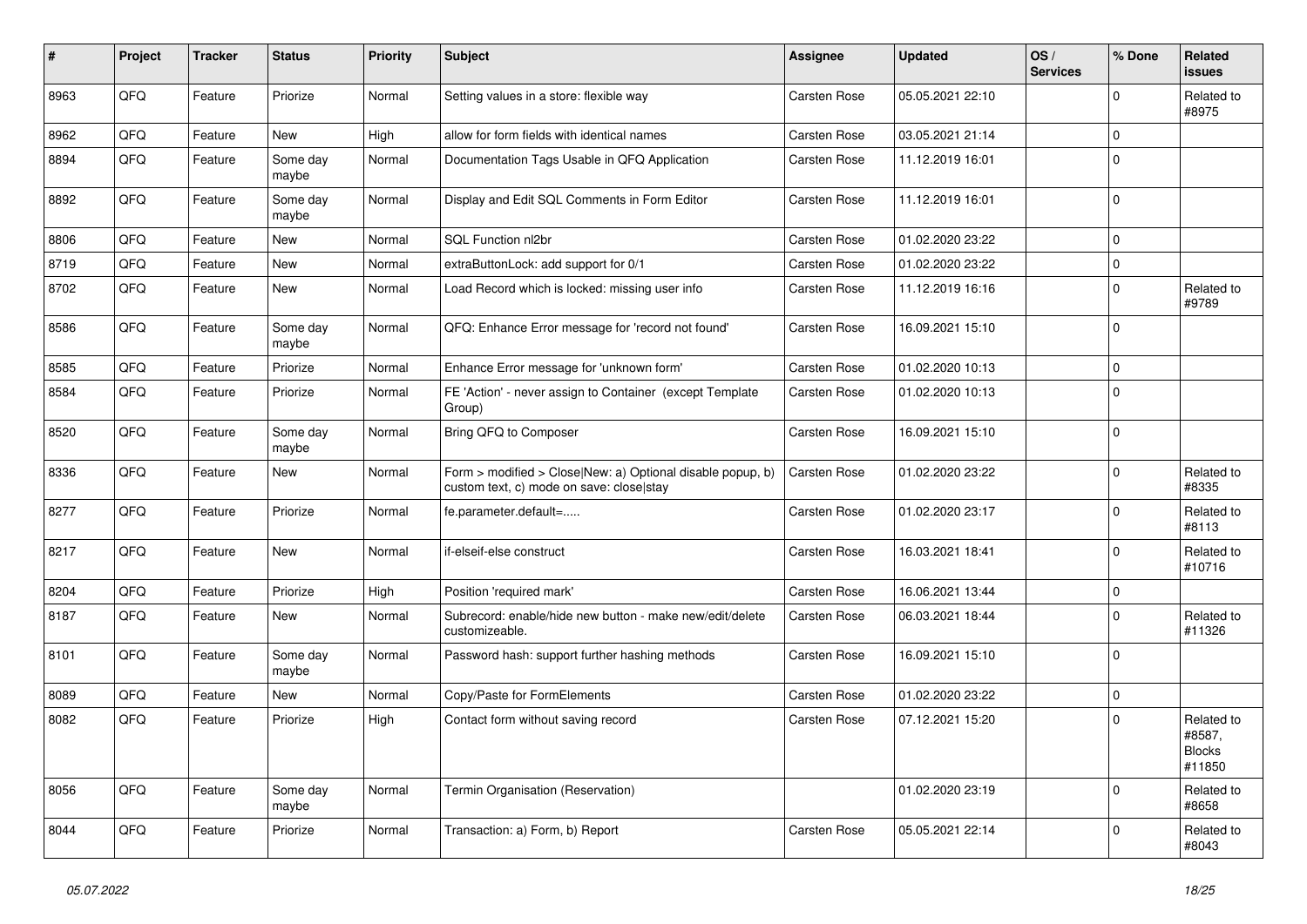| #    | Project | <b>Tracker</b> | <b>Status</b>     | <b>Priority</b> | <b>Subject</b>                                                          | <b>Assignee</b>     | <b>Updated</b>   | OS/<br><b>Services</b> | % Done      | Related<br>issues                                                      |
|------|---------|----------------|-------------------|-----------------|-------------------------------------------------------------------------|---------------------|------------------|------------------------|-------------|------------------------------------------------------------------------|
| 8034 | QFQ     | Feature        | Priorize          | Normal          | FormElement 'data': 22.22.2222 should not be accepted                   | Carsten Rose        | 01.02.2020 10:13 |                        | $\Omega$    |                                                                        |
| 7965 | QFQ     | Feature        | Priorize          | Normal          | Input type 'text' with visual format - currency                         | Benjamin Baer       | 03.01.2022 07:45 |                        | $\Omega$    |                                                                        |
| 7924 | QFQ     | Feature        | New               | Normal          | Radio/Checkbox with Tooltip                                             | Carsten Rose        | 01.02.2020 23:22 |                        | $\mathbf 0$ |                                                                        |
| 7921 | QFQ     | Feature        | Some day<br>maybe | Normal          | Rest API Export: URL kuerzer machen                                     |                     | 01.02.2020 23:19 |                        | $\mathbf 0$ |                                                                        |
| 7920 | QFQ     | Feature        | New               | Normal          | FE: Syntax Highlight, Zeinlenumbruch                                    | Carsten Rose        | 01.02.2020 10:03 |                        | $\Omega$    |                                                                        |
| 7850 | QFQ     | Feature        | New               | High            | Upload records: non 'pathFileName' column                               | Carsten Rose        | 03.05.2021 21:14 |                        | 0           |                                                                        |
| 7812 | QFQ     | Feature        | New               | Normal          | FE 'Subrecord' - new option 'subrecordShowFilter',<br>'subrecordPaging' | <b>Carsten Rose</b> | 01.02.2020 23:22 |                        | $\Omega$    |                                                                        |
| 7732 | QFQ     | Feature        | Some day<br>maybe | Normal          | Javascript: Lazy Loading der add on libs                                | Benjamin Baer       | 08.06.2022 10:38 |                        | $\Omega$    | Related to<br>#12611,<br>Related to<br>#12490,<br>Related to<br>#10013 |
| 7730 | QFQ     | Feature        | Priorize          | Normal          | SELECT Box: title in between                                            | Benjamin Baer       | 01.02.2020 23:22 |                        | $\Omega$    |                                                                        |
| 7683 | QFQ     | Feature        | <b>New</b>        | Normal          | Special column names in '{{ SELECT  AS _link }}' should<br>be detected  | <b>Carsten Rose</b> | 01.02.2020 23:21 |                        | $\Omega$    |                                                                        |
| 7681 | QFQ     | Feature        | <b>New</b>        | Normal          | Optional switch off 'check for modified record'                         | <b>Carsten Rose</b> | 01.02.2020 23:21 |                        | $\Omega$    |                                                                        |
| 7660 | QFQ     | Feature        | <b>New</b>        | Normal          | IMAP: import mails to DB, move / delete mails                           | Carsten Rose        | 01.02.2020 09:52 |                        | $\Omega$    |                                                                        |
| 7630 | QFQ     | Feature        | Priorize          | Normal          | detailed error message for simple upload                                | Carsten Rose        | 01.02.2020 10:13 |                        | $\mathbf 0$ |                                                                        |
| 7602 | QFQ     | Feature        | ToDo              | High            | Multi Select: with checkboxes                                           | Benjamin Baer       | 22.03.2022 09:07 |                        | $\mathbf 0$ |                                                                        |
| 7522 | QFQ     | Feature        | Priorize          | Normal          | Inserting default index.html to folder (Avoid Apache Indexing)          | <b>Carsten Rose</b> | 01.02.2020 10:13 |                        | 0           |                                                                        |
| 7521 | QFQ     | Feature        | New               | Normal          | TemplateGroup: fe.type=upload                                           | Carsten Rose        | 01.02.2020 23:21 |                        | $\Omega$    | Related to<br>#9706                                                    |
| 7520 | QFQ     | Feature        | New               | Normal          | QR Code:  AS _qr ( AS _link)                                            | Carsten Rose        | 01.02.2020 23:22 |                        | $\mathbf 0$ |                                                                        |
| 7519 | QFQ     | Feature        | <b>New</b>        | Normal          | Select: Multi                                                           | Carsten Rose        | 01.02.2020 23:22 |                        | $\Omega$    |                                                                        |
| 7481 | QFQ     | Feature        | <b>New</b>        | Normal          | Detect 'BaseUrl' automatically                                          | Carsten Rose        | 01.02.2020 23:21 |                        | $\mathbf 0$ |                                                                        |
| 7480 | QFQ     | Feature        | New               | Normal          | Record History (Undo / Redo)                                            | Carsten Rose        | 11.12.2019 16:16 |                        | 0           | Related to<br>#2361                                                    |
| 7453 | QFQ     | Feature        | Some day<br>maybe | Normal          | import / export forms QFQ                                               | Carsten Rose        | 16.09.2021 15:10 |                        | $\Omega$    |                                                                        |
| 7452 | QFQ     | Feature        | Some day<br>maybe | Normal          | automate deployment new QFQ version                                     | Carsten Rose        | 16.09.2021 15:10 |                        | $\mathbf 0$ |                                                                        |
| 7342 | QFQ     | Feature        | New               | Normal          | $add content = hide\_this$                                              | Carsten Rose        | 01.02.2020 23:21 |                        | $\mathbf 0$ |                                                                        |
| 7336 | QFQ     | Feature        | Some day<br>maybe | Normal          | PDF Upload: disallow PDFs with specific Meta information                | Carsten Rose        | 11.12.2019 16:01 |                        | 0           |                                                                        |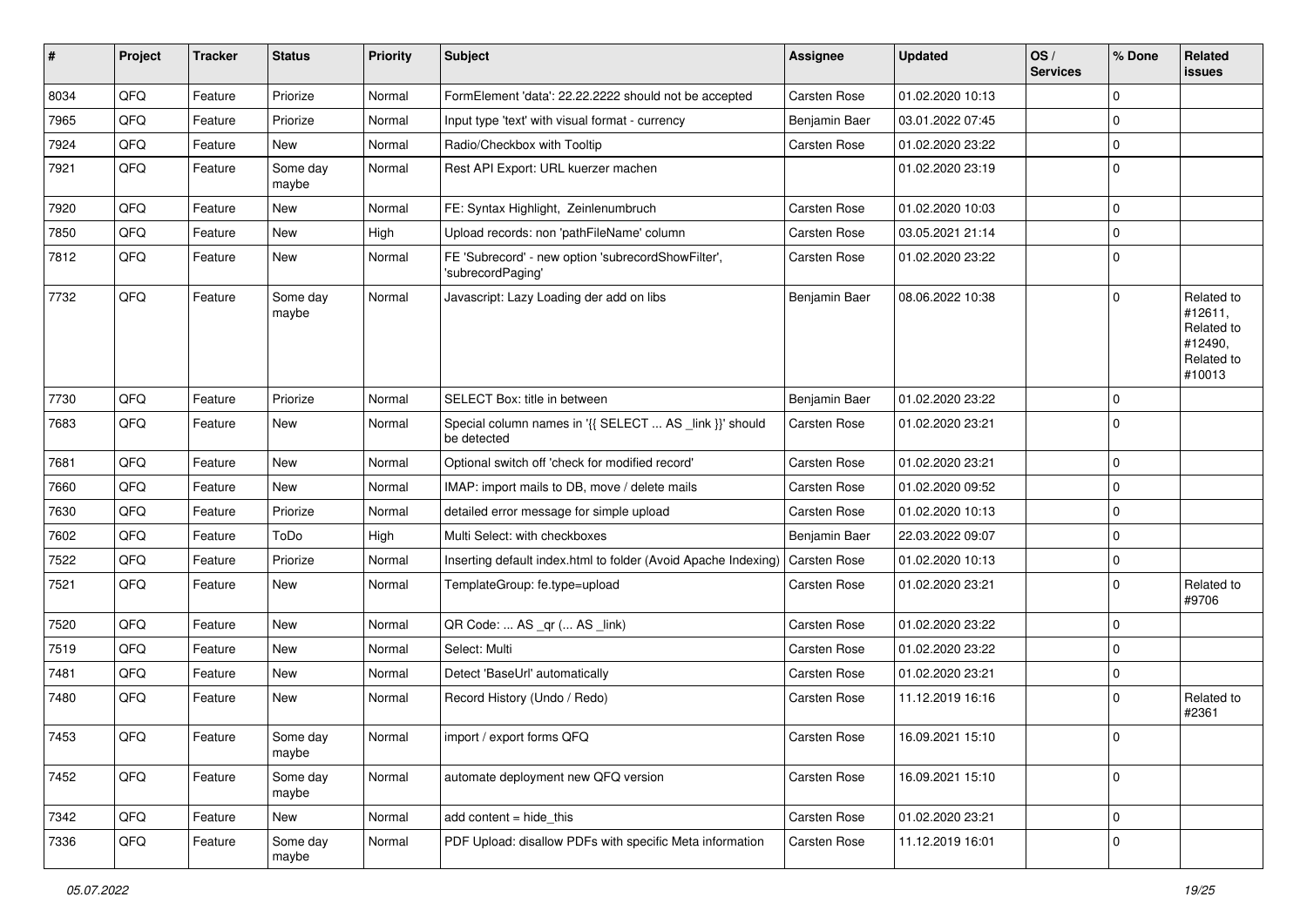| #    | Project | <b>Tracker</b> | <b>Status</b>     | <b>Priority</b> | <b>Subject</b>                                                                                 | <b>Assignee</b>     | <b>Updated</b>   | OS/<br><b>Services</b> | % Done      | Related<br><b>issues</b>  |
|------|---------|----------------|-------------------|-----------------|------------------------------------------------------------------------------------------------|---------------------|------------------|------------------------|-------------|---------------------------|
| 7290 | QFQ     | Feature        | Priorize          | Normal          | FormEditor: title as textarea if LEN(title)>60                                                 | Carsten Rose        | 01.02.2020 10:13 |                        | $\Omega$    | Blocked by<br>#7682       |
| 7280 | QFQ     | Feature        | New               | Normal          | recently used table                                                                            | <b>Carsten Rose</b> | 01.02.2020 23:21 |                        | $\mathbf 0$ |                           |
| 7278 | QFQ     | Feature        | Some day<br>maybe | Normal          | Form: Wert vordefinieren der immer gesetzt wird                                                |                     | 02.05.2021 09:27 |                        | 0           |                           |
| 7239 | QFQ     | Feature        | <b>New</b>        | Normal          | TinyMCE: html tag whitelist                                                                    | <b>Carsten Rose</b> | 01.02.2020 23:21 |                        | $\mathbf 0$ | Related to<br>#14320      |
| 7229 | QFQ     | Feature        | Some day<br>maybe | Normal          | New FormElement.type: Button                                                                   |                     | 01.02.2021 12:32 |                        | $\Omega$    |                           |
| 7217 | QFQ     | Feature        | Priorize          | Normal          | Download: notice User if `_sip=?` is missing                                                   | <b>Carsten Rose</b> | 01.02.2020 10:13 |                        | $\mathbf 0$ |                           |
| 7175 | QFQ     | Feature        | New               | Normal          | Upload: md5 hash as filename                                                                   | Carsten Rose        | 01.02.2020 23:21 |                        | $\mathbf 0$ |                           |
| 7119 | QFQ     | Feature        | <b>New</b>        | Normal          | Upload: scaleDownWidth, scaleDownHeight                                                        | Carsten Rose        | 01.02.2020 23:21 |                        | $\Omega$    |                           |
| 7109 | QFQ     | Feature        | <b>New</b>        | Normal          | Dynamic Updates: row/element hide                                                              | <b>Carsten Rose</b> | 01.02.2020 23:22 |                        | $\Omega$    | Has<br>duplicate<br>#4081 |
| 7108 | QFQ     | Feature        | Some day<br>maybe | Normal          | QFQ Wrap Elements                                                                              |                     | 11.12.2019 16:01 |                        | $\Omega$    |                           |
| 7107 | QFQ     | Feature        | Some day<br>maybe | Normal          | Showcase Registration Tool: Anmeldung / Administration :<br>Liste Anmeldungen / Emaileinaldung | <b>Carsten Rose</b> | 11.12.2019 16:01 |                        | $\mathbf 0$ |                           |
| 7106 | QFQ     | Feature        | Some day<br>maybe | Normal          | Beispiel Nummerierung von Rows in Report                                                       |                     | 11.12.2019 16:01 |                        | $\mathbf 0$ |                           |
| 7105 | QFQ     | Feature        | Some day<br>maybe | Normal          | Beispiel wie man in einer zweiten Tabelle speichert.                                           |                     | 11.12.2019 16:01 |                        | $\mathbf 0$ |                           |
| 7104 | QFQ     | Feature        | Some day<br>maybe | Normal          | Manual: hint about escaping if '\r' appears in mail body                                       |                     | 11.12.2019 16:01 |                        | $\Omega$    |                           |
| 7102 | QFQ     | Feature        | New               | Normal          | Comment sign in report: '#' and '--'                                                           | <b>Carsten Rose</b> | 01.02.2020 23:21 |                        | $\mathbf 0$ |                           |
| 7100 | QFQ     | Feature        | Some day<br>maybe | Normal          | Download: log access, max downloads, time limit                                                |                     | 01.02.2020 23:19 |                        | $\Omega$    |                           |
| 7099 | QFQ     | Feature        | New               | Normal          | Redesign FormEditor                                                                            | <b>Carsten Rose</b> | 01.02.2020 23:21 |                        | $\mathbf 0$ |                           |
| 6998 | QFQ     | Feature        | Priorize          | Normal          | Form: with debug=on show column information as tooltip of<br>column label                      | <b>Carsten Rose</b> | 01.02.2020 10:13 |                        | $\mathbf 0$ |                           |
| 6992 | QFQ     | Feature        | Some day<br>maybe | Normal          | DB exception: Syntax Highlight                                                                 |                     | 11.12.2019 16:01 |                        | $\mathbf 0$ | Related to<br>#5450       |
| 6972 | QFQ     | Feature        | Some day<br>maybe | Normal          | Fabric Clipboard / cross browser tab                                                           | Benjamin Baer       | 01.02.2020 23:21 |                        | $\mathbf 0$ |                           |
| 6970 | QFQ     | Feature        | Some day<br>maybe | Normal          | tablesorter: default fuer 'sortReset' aendern von 'Ctrl' zu 'Alt'                              | Benjamin Baer       | 01.02.2020 23:21 |                        | $\mathbf 0$ |                           |
| 6870 | QFQ     | Feature        | Priorize          | Normal          | Click on '_link' triggers an API call                                                          | Benjamin Baer       | 03.01.2022 08:25 |                        | $\pmb{0}$   |                           |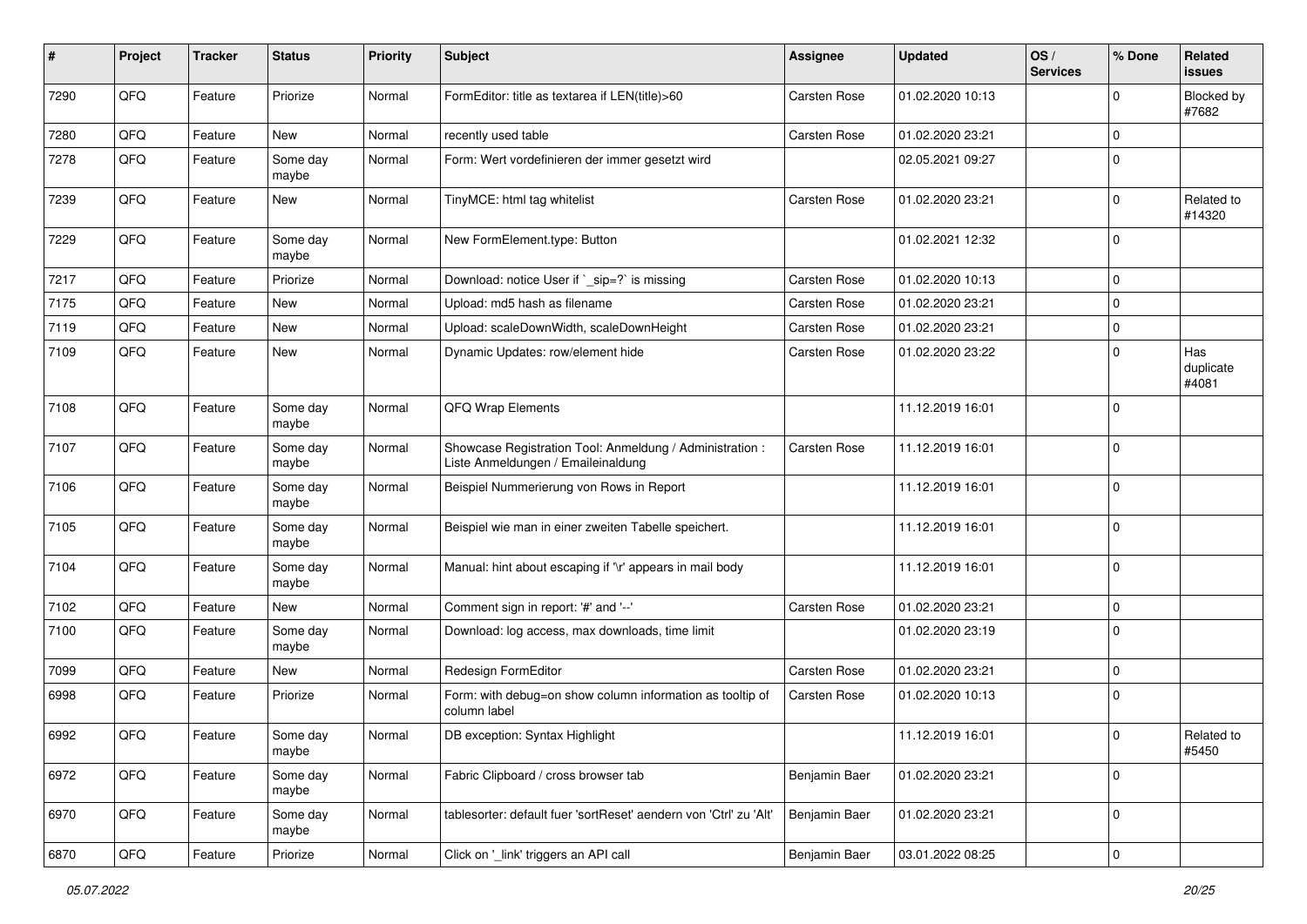| #    | Project    | <b>Tracker</b> | <b>Status</b>     | <b>Priority</b> | <b>Subject</b>                                                                                                             | <b>Assignee</b>     | <b>Updated</b>   | OS/<br><b>Services</b> | % Done      | <b>Related</b><br><b>issues</b>             |
|------|------------|----------------|-------------------|-----------------|----------------------------------------------------------------------------------------------------------------------------|---------------------|------------------|------------------------|-------------|---------------------------------------------|
| 6855 | QFQ        | Feature        | <b>New</b>        | Normal          | With {{feUser:U}}!={{feUser:T}}: Save / Delete: only possible<br>with {{feUserSave:U}}='yes' and '{{feUserDelete:U}}='yes' | Carsten Rose        | 01.02.2020 23:21 |                        | $\Omega$    |                                             |
| 6801 | QFQ        | Feature        | Priorize          | Normal          | Fabric: Maximize / FullIscreen                                                                                             | Benjamin Baer       | 21.03.2022 09:56 |                        | $\mathbf 0$ |                                             |
| 6765 | QFQ        | Feature        | New               | Normal          | Moeglichkeit via QFQ eigene Logs zu schreiben                                                                              | Carsten Rose        | 01.02.2020 23:21 |                        | $\mathbf 0$ |                                             |
| 6723 | QFQ        | Feature        | <b>New</b>        | Normal          | Report QFQ Installation and Version                                                                                        | <b>Carsten Rose</b> | 12.06.2021 09:07 |                        | $\mathbf 0$ |                                             |
| 6715 | QFQ        | Feature        | Some day<br>maybe | Normal          | Code-Refactoring: dbArray vereinheitlichen                                                                                 | Carsten Rose        | 11.12.2019 16:02 |                        | $\pmb{0}$   |                                             |
| 6704 | QFQ        | Feature        | Some day<br>maybe | Normal          | Upload Mode: Bilder in Notizen rechts sollen aktuellen<br>Upload repräsentieren.                                           |                     | 01.02.2020 23:19 |                        | $\Omega$    | Related to<br>#3264                         |
| 6602 | QFQ        | Feature        | <b>New</b>        | Normal          | Formlet: in Report auf Mausklick ein mini-form oeffnen                                                                     | Carsten Rose        | 11.12.2019 16:16 |                        | $\Omega$    |                                             |
| 6594 | QFQ        | Feature        | New               | Normal          | Excel: on download, check if there is a valid sip                                                                          | Carsten Rose        | 01.02.2020 23:21 |                        | $\mathbf 0$ |                                             |
| 6515 | QFQ        | Feature        | Some day<br>maybe | Normal          | Formular: Felder dynamisch ein/ausblenden                                                                                  |                     | 11.12.2019 16:02 |                        | $\mathbf 0$ |                                             |
| 6437 | QFQ        | Feature        | New               | Normal          | Neuer Mode Button bei FormElementen                                                                                        | Carsten Rose        | 01.02.2020 23:21 |                        | $\Omega$    | Related to<br>#9668,<br>Blocked by<br>#9678 |
| 6299 | QFQ        | Feature        | Some day<br>maybe | Normal          | Attack detection: log table with invalid SIP access                                                                        |                     | 11.12.2019 16:02 |                        | $\mathbf 0$ | Related to<br>#3947                         |
| 6292 | <b>OFO</b> | Feature        | New               | Normal          | Download: File speichern mit Hash aber original Filename in<br>der Datenbank vermerken fuer Downloads                      | <b>Carsten Rose</b> | 01.02.2020 23:21 |                        | $\Omega$    |                                             |
| 6289 | QFQ        | Feature        | <b>New</b>        | Normal          | Form: Loa                                                                                                                  | Carsten Rose        | 01.02.2020 23:21 |                        | $\mathbf 0$ |                                             |
| 6288 | QFQ        | Feature        | Some day<br>maybe | Normal          | Best Practice: Erklaeren wie man ein Formular ganz in<br>'weiss' erstellen kann                                            |                     | 11.12.2019 16:02 |                        | $\mathsf 0$ |                                             |
| 6261 | QFQ        | Feature        | New               | Normal          | Persistent SIP                                                                                                             | Carsten Rose        | 12.06.2021 09:07 |                        | $\Omega$    | Related to<br>#10819                        |
| 6250 | QFQ        | Feature        | In Progress       | Normal          | Enhance layout: a) Subrecord, b) Subrecord-Title                                                                           | Carsten Rose        | 01.02.2020 23:22 |                        | $\Omega$    | Related to<br>#5391                         |
| 6224 | QFQ        | Feature        | Priorize          | Normal          | Dynamic update: fade in/out fields                                                                                         | Benjamin Baer       | 21.03.2022 09:50 |                        | $\mathbf 0$ |                                             |
| 6084 | QFQ        | Feature        | Some day<br>maybe | Normal          | New escape type: 'D' - convert date                                                                                        |                     | 01.02.2020 23:19 |                        | $\mathbf 0$ |                                             |
| 6083 | QFQ        | Feature        | Some day<br>maybe | Normal          | Dynamic Update: Value Check via SQL                                                                                        |                     | 11.12.2019 16:02 |                        | $\mathbf 0$ |                                             |
| 5983 | QFQ        | Feature        | Some day<br>maybe | Normal          | Form Submit (save & update): normalize date/-time FE                                                                       | Carsten Rose        | 01.02.2020 23:19 |                        | $\mathbf 0$ |                                             |
| 5942 | QFQ        | Feature        | Priorize          | Normal          | 'L' and 'type': append to links, generate via '_link' by using 'u:'                                                        | <b>Carsten Rose</b> | 01.02.2020 10:13 |                        | $\mathbf 0$ |                                             |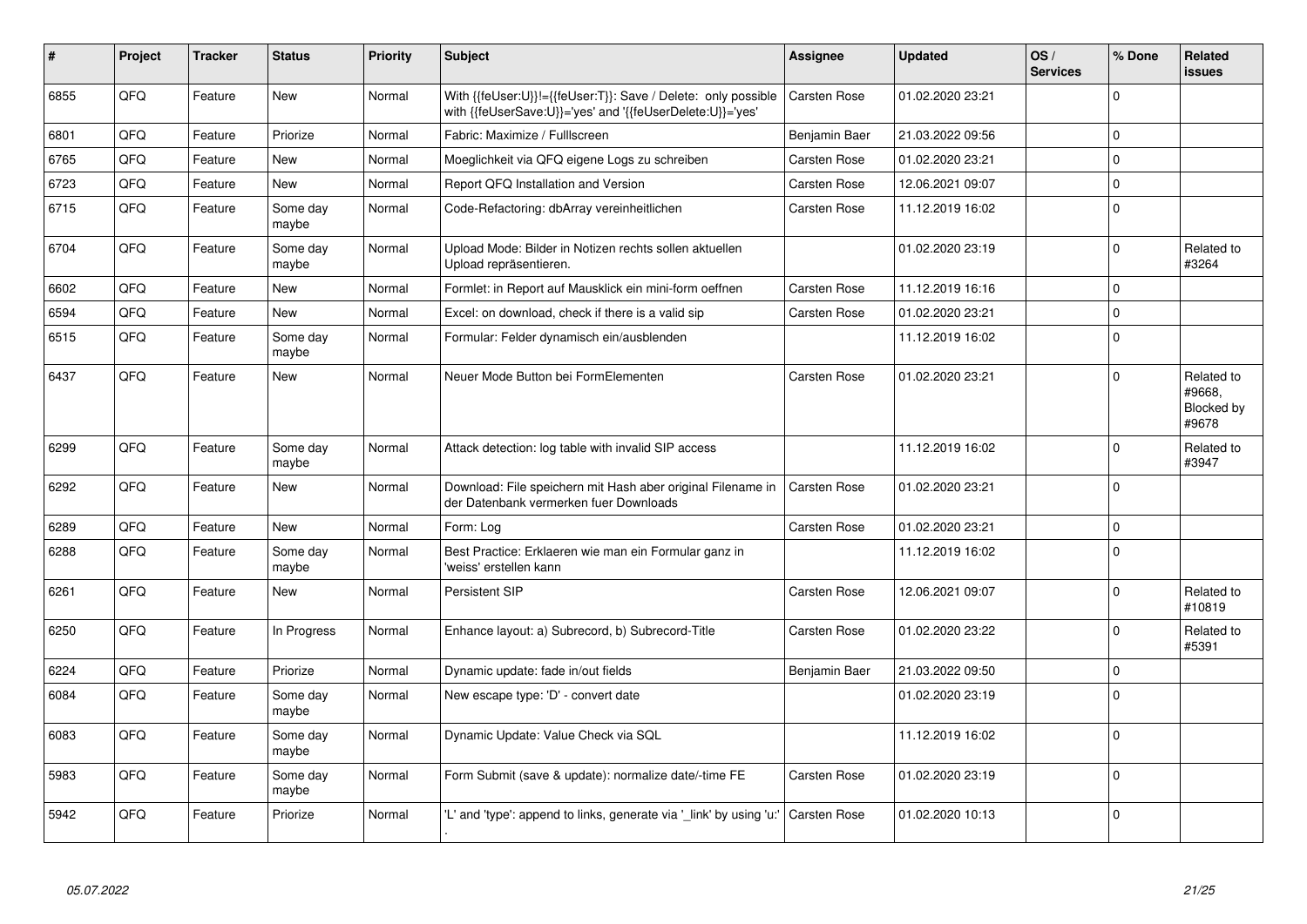| #    | Project | <b>Tracker</b> | <b>Status</b>     | <b>Priority</b> | <b>Subject</b>                                                                    | <b>Assignee</b>     | <b>Updated</b>   | OS/<br><b>Services</b> | % Done      | Related<br>issues                           |
|------|---------|----------------|-------------------|-----------------|-----------------------------------------------------------------------------------|---------------------|------------------|------------------------|-------------|---------------------------------------------|
| 5923 | QFQ     | Feature        | Some day<br>maybe | Normal          | fillStoreSystemBySqlLate                                                          |                     | 01.02.2020 23:19 |                        | $\Omega$    |                                             |
| 5895 | QFQ     | Feature        | Some day<br>maybe | Normal          | Tutorial: List of all QFQ Features                                                |                     | 01.02.2020 23:19 |                        | $\mathbf 0$ |                                             |
| 5894 | QFQ     | Feature        | Feedback          | Normal          | Typeahead in Report: show/hide rows dynamically                                   | <b>Carsten Rose</b> | 18.02.2022 08:50 |                        | $\Omega$    | Related to<br>#5893.<br>Related to<br>#5885 |
| 5893 | QFQ     | Feature        | Some day<br>maybe | Normal          | Edit on double-click                                                              |                     | 01.02.2020 23:19 |                        | $\mathbf 0$ | Related to<br>#5894                         |
| 5892 | QFQ     | Feature        | Some day<br>maybe | Normal          | QFQ should use T3 API to manipulate FE GROUP<br>membership                        |                     | 01.02.2020 23:20 |                        | 0           |                                             |
| 5852 | QFQ     | Feature        | Some day<br>maybe | Normal          | Logging: mail.log / sql.log - im FE anzeigen und via AJAX<br>aktualisieren        | <b>Carsten Rose</b> | 01.02.2020 23:19 |                        | 0           | Related to<br>#5885                         |
| 5851 | QFQ     | Feature        | Some day<br>maybe | Normal          | Queue System implementieren: MQTT, RabbitMQ                                       |                     | 01.02.2020 23:20 |                        | $\Omega$    | Related to<br>#5715                         |
| 5850 | QFQ     | Feature        | Some day<br>maybe | Normal          | Deployment: In QFQ Doc best practice fuer zeitgemaesses<br>Deployment beschreiben |                     | 01.02.2020 23:20 |                        | $\Omega$    |                                             |
| 5805 | QFQ     | Feature        | Some day<br>maybe | Normal          | TypeAHead SQL value instead of key stored                                         |                     | 01.02.2020 23:19 |                        | $\Omega$    | Related to<br>#5444                         |
| 5783 | QFQ     | Feature        | Some day<br>maybe | Normal          | <b>BPMN View/Edit</b>                                                             |                     | 11.12.2019 16:02 |                        | $\mathbf 0$ |                                             |
| 5782 | QFQ     | Feature        | <b>New</b>        | Normal          | NextCloud API                                                                     | <b>Carsten Rose</b> | 01.02.2020 10:02 |                        | $\mathbf 0$ |                                             |
| 5715 | QFQ     | Feature        | New               | High            | PDF Caching                                                                       | <b>Carsten Rose</b> | 03.05.2021 21:14 |                        | $\Omega$    | Related to<br>#5851,<br>Related to<br>#6357 |
| 5695 | QFQ     | Feature        | In Progress       | Normal          | Multiform                                                                         | Carsten Rose        | 02.01.2021 18:38 |                        | $\mathbf 0$ |                                             |
| 5665 | QFQ     | Feature        | Some day<br>maybe | Normal          | Versuch das '{{!' nicht mehr noetig ist.                                          | Carsten Rose        | 01.02.2020 23:20 |                        | $\Omega$    | Related to<br>#7432,<br>Related to<br>#7434 |
| 5579 | QFQ     | Feature        | Some day<br>maybe | Normal          | Enhance Doc / Presentation: variable type 'link column type'                      | Carsten Rose        | 01.02.2020 23:19 |                        | $\Omega$    |                                             |
| 5562 | QFO     | Feature        | Priorize          | Normal          | Drag'n'Drop fuer Uploads                                                          | Benjamin Baer       | 21.03.2022 09:52 |                        | 0           | Related to<br>#9706                         |
| 5548 | QFO     | Feature        | Some day<br>maybe | Normal          | 801 Textfiles/Scriptfiles als Thumbnail                                           | Carsten Rose        | 07.03.2022 16:26 |                        | $\mathbf 0$ |                                             |
| 5480 | QFG     | Feature        | Some day<br>maybe | Normal          | QFQ: Dokumentation mit Screenshots versehen                                       | Carsten Rose        | 01.02.2020 23:20 |                        | $\mathbf 0$ | Related to<br>#9879                         |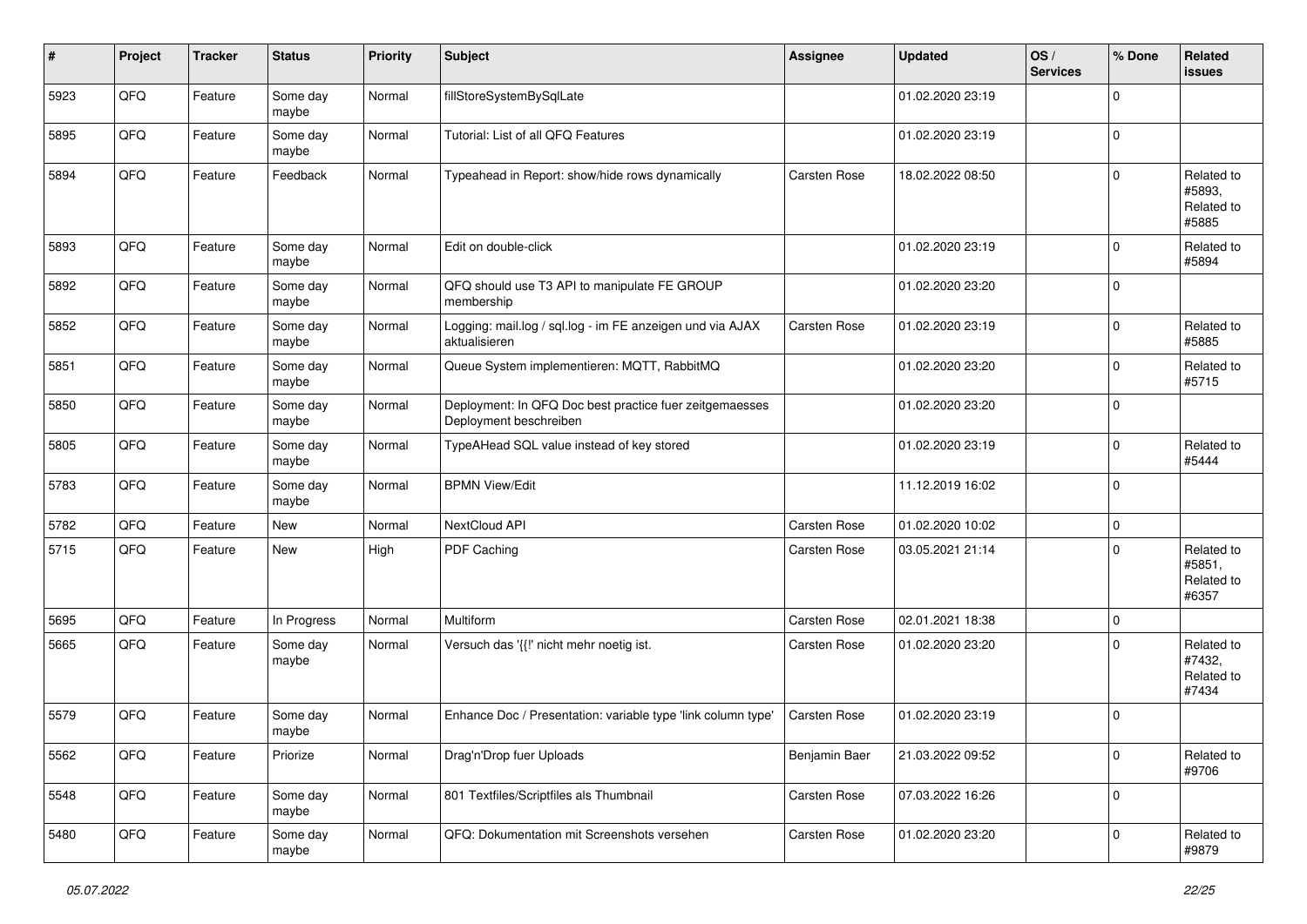| #    | Project | <b>Tracker</b> | <b>Status</b>     | <b>Priority</b> | <b>Subject</b>                                                                                     | <b>Assignee</b>     | <b>Updated</b>   | OS/<br><b>Services</b> | % Done      | Related<br><b>issues</b> |
|------|---------|----------------|-------------------|-----------------|----------------------------------------------------------------------------------------------------|---------------------|------------------|------------------------|-------------|--------------------------|
| 5455 | QFQ     | Feature        | Some day<br>maybe | Normal          | Mail Redirects grld abhaengig                                                                      |                     | 01.02.2020 23:20 |                        | $\Omega$    |                          |
| 5452 | QFQ     | Feature        | Some day<br>maybe | Normal          | Thumbnails from PDF: bad quality                                                                   |                     | 01.02.2020 23:20 |                        | $\mathbf 0$ |                          |
| 5428 | QFQ     | Feature        | Some day<br>maybe | Normal          | secure thumbnail: late render on access.                                                           | Carsten Rose        | 01.02.2020 23:20 |                        | $\Omega$    |                          |
| 5389 | QFQ     | Feature        | Some day<br>maybe | Normal          | QFQ Design: Multline label / note                                                                  | Benjamin Baer       | 01.02.2020 23:19 |                        | $\Omega$    |                          |
| 5366 | QFQ     | Feature        | Priorize          | Normal          | Saving with keyboard shortcuts                                                                     | Benjamin Baer       | 21.03.2022 09:47 |                        | $\mathbf 0$ |                          |
| 5345 | QFQ     | Feature        | <b>New</b>        | Normal          | Report: UPDATE / INSERT / DELETE statements should<br>trigger subqueries, depending on the result. | Carsten Rose        | 27.05.2020 16:11 |                        | $\Omega$    |                          |
| 5342 | QFQ     | Feature        | Some day<br>maybe | Normal          | link - with HTML Attributes                                                                        |                     | 01.02.2020 23:20 |                        | $\mathbf 0$ | Related to<br>#14077     |
| 5160 | QFQ     | Feature        | Some day<br>maybe | Normal          | QFQ collaborative / together.js, ShareJS, y-js, collaborative,                                     |                     | 11.12.2019 16:02 |                        | $\Omega$    |                          |
| 5132 | QFQ     | Feature        | Some day<br>maybe | Normal          | Error Message sendmail missing attachment: more details                                            | Carsten Rose        | 01.02.2020 23:19 |                        | $\Omega$    |                          |
| 5131 | QFQ     | Feature        | <b>New</b>        | Normal          | Activate Spin Gear ('wait/busy' indicator) via LINK attribute                                      | Carsten Rose        | 01.02.2020 23:21 |                        | $\pmb{0}$   |                          |
| 5129 | QFQ     | Feature        | Some day<br>maybe | Normal          | Reports: SQL fuer x Achse und y Achse                                                              |                     | 11.12.2019 16:02 |                        | $\Omega$    |                          |
| 5024 | QFQ     | Feature        | Some day<br>maybe | Normal          | Fabric: Generate PDF with edits                                                                    | Benjamin Baer       | 01.02.2020 23:20 |                        | $\Omega$    | Related to<br>#10704     |
| 4974 | QFQ     | Feature        | Some day<br>maybe | Normal          | Long polling - inform all listening clients of changes                                             |                     | 11.12.2019 16:02 |                        | $\mathbf 0$ |                          |
| 4956 | QFQ     | Feature        | Some day<br>maybe | Normal          | Sendmail: Benutzerdefinierte Headers                                                               | <b>Carsten Rose</b> | 11.12.2019 16:02 |                        | $\Omega$    |                          |
| 4872 | QFQ     | Feature        | Some day<br>maybe | Normal          | Fields of Typo3 page available in STORE_TYPO3                                                      | Carsten Rose        | 01.02.2020 23:19 |                        | $\Omega$    |                          |
| 4869 | QFQ     | Feature        | Some day<br>maybe | Normal          | Dynamic Update (show, hide, readonly?, required?) for<br><b>Template Group Elements</b>            | <b>Carsten Rose</b> | 01.02.2020 23:19 |                        | $\mathbf 0$ | Related to<br>#4865      |
| 4839 | QFQ     | Feature        | Some day<br>maybe | Normal          | gfg-handle in <head> Abschnitt</head>                                                              | <b>Carsten Rose</b> | 11.12.2019 16:02 |                        | $\Omega$    |                          |
| 4816 | QFQ     | Feature        | Some day<br>maybe | Normal          | Templates for QFQ Reports (Tables, Radios, )                                                       |                     | 01.02.2020 23:20 |                        | $\mathbf 0$ |                          |
| 4757 | QFQ     | Feature        | Some day<br>maybe | Normal          | Test subrecord: download links ok? Links ok?                                                       | Carsten Rose        | 01.02.2020 23:20 |                        | $\Omega$    |                          |
| 4719 | QFQ     | Feature        | Some day<br>maybe | Normal          | Custom Message in Client in case of 'Browser tab close,<br>modification will be lost'              |                     | 01.02.2020 23:20 |                        | $\Omega$    |                          |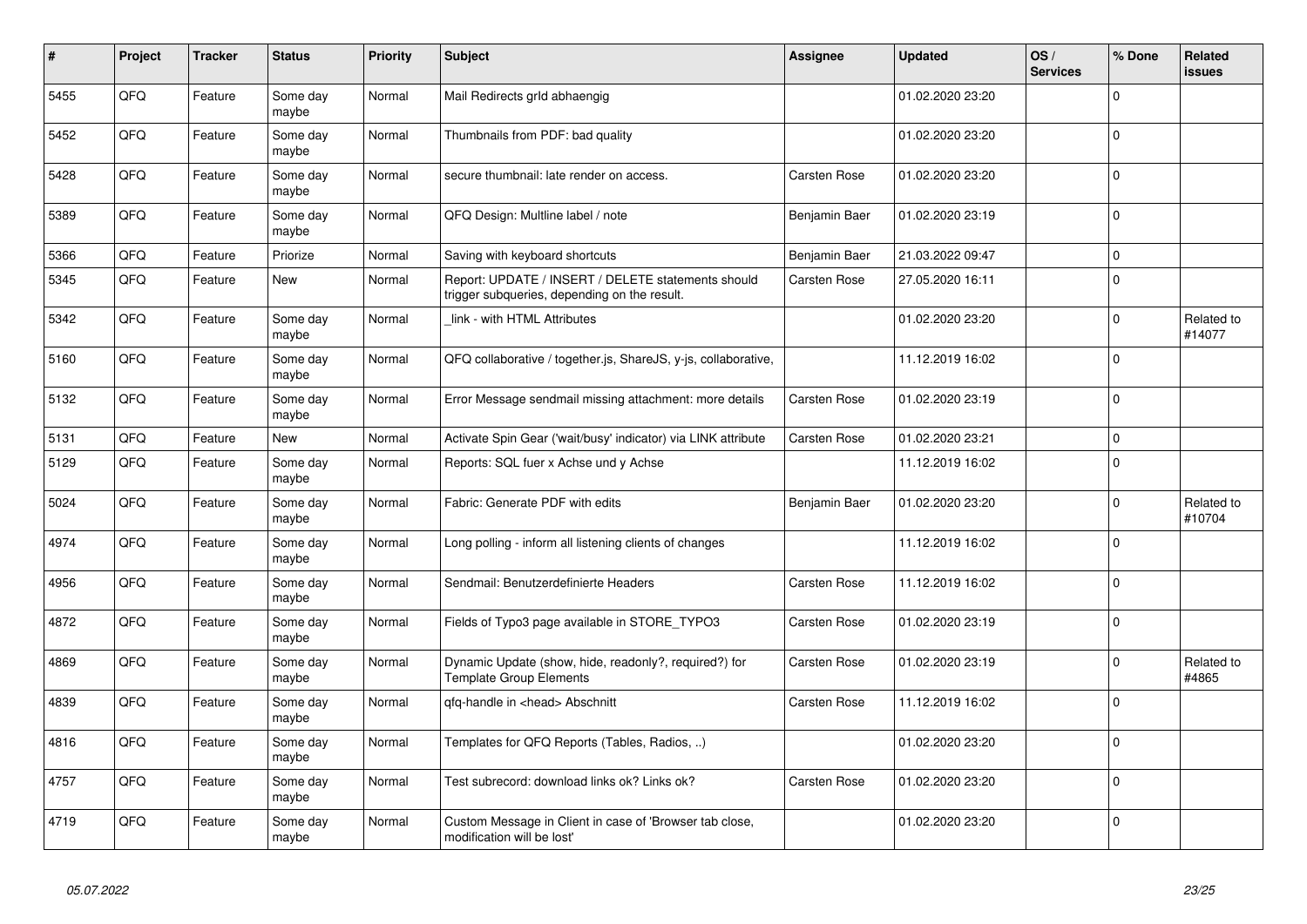| #    | Project        | <b>Tracker</b> | <b>Status</b>     | <b>Priority</b> | <b>Subject</b>                                                                                                                                                | <b>Assignee</b>     | <b>Updated</b>   | OS/<br><b>Services</b> | % Done      | Related<br>issues                           |
|------|----------------|----------------|-------------------|-----------------|---------------------------------------------------------------------------------------------------------------------------------------------------------------|---------------------|------------------|------------------------|-------------|---------------------------------------------|
| 4652 | QFQ            | Feature        | Some day<br>maybe | Normal          | UZH CD: Weiterleitung auf benutzerdefinierte 403/404 Seite                                                                                                    | Carsten Rose        | 01.02.2020 23:20 |                        | $\Omega$    |                                             |
| 4650 | QFQ            | Feature        | Some day<br>maybe | Normal          | Convert html to doc/rtf                                                                                                                                       | Carsten Rose        | 01.02.2020 23:20 |                        | $\mathbf 0$ | Related to<br>#10704                        |
| 4640 | QFQ            | Feature        | Some day<br>maybe | Normal          | Rename System Forms                                                                                                                                           |                     | 01.02.2020 23:20 |                        | $\Omega$    |                                             |
| 4627 | QFQ            | Feature        | Some day<br>maybe | Normal          | dbupdate: all tables - check 'create', 'modified' if it is possible<br>to change to default 'CURRENT_TIMESTAMP' and modified<br>'ON UPDATE CURRENT_TIMESTAMP' |                     | 01.02.2020 23:20 |                        | 0           |                                             |
| 4626 | QFQ            | Feature        | Some day<br>maybe | Normal          | Mobile View: 'classBody=qfq-form-right' makes no sense                                                                                                        |                     | 01.02.2020 23:20 |                        | $\mathbf 0$ |                                             |
| 4606 | QFQ            | Feature        | Some day<br>maybe | Normal          | link: qualifier to render bootstrap button                                                                                                                    | <b>Carsten Rose</b> | 01.02.2020 23:19 |                        | $\mathbf 0$ |                                             |
| 4551 | QFQ            | Feature        | Some day<br>maybe | Normal          | Set 'pills' via dynamicUpdate to show/hide/disabled                                                                                                           |                     | 01.02.2020 23:20 |                        | $\mathbf 0$ | Related to<br>#3752                         |
| 4536 | QFQ            | Feature        | Some day<br>maybe | Normal          | FE upload: problem with delete if mutliple uploads an<br>FE.name="                                                                                            |                     | 01.02.2020 23:20 |                        | $\Omega$    |                                             |
| 4446 | QFQ            | Feature        | Some day<br>maybe | Normal          | New FE get same feldContainerId as last modifed FE                                                                                                            |                     | 01.02.2020 23:20 |                        | $\mathbf 0$ |                                             |
| 4445 | QFQ            | Feature        | Some day<br>maybe | Normal          | template group: Option to simulate fieldset                                                                                                                   |                     | 28.06.2021 14:11 |                        | $\mathbf 0$ |                                             |
| 4444 | QFQ            | Feature        | Some day<br>maybe | Normal          | FE.type=upload: detect mime type                                                                                                                              |                     | 11.12.2019 16:02 |                        | $\Omega$    | Related to<br>#4303                         |
| 4443 | QFQ            | Feature        | Some day<br>maybe | Normal          | Form: multiple secondary tables                                                                                                                               |                     | 01.02.2020 23:20 |                        | $\Omega$    |                                             |
| 4442 | QFQ            | Feature        | Some day<br>maybe | Normal          | Special Column Name: _link - new symbol G (Glyph) to<br>choose any available symbol                                                                           |                     | 11.12.2019 16:02 |                        | $\Omega$    |                                             |
| 4440 | QFQ            | Feature        | Some day<br>maybe | Normal          | Manual.rst: explain how to. expand PHP Session to 4h                                                                                                          |                     | 11.12.2019 16:02 |                        | $\Omega$    |                                             |
| 4439 | QFQ            | Feature        | Some day<br>maybe | Normal          | Log: report all actions fired by an FE Element, incl. the<br>original directive (slaveld, sqllnsert, )                                                        |                     | 01.02.2020 23:20 |                        | 0           | Related to<br>#4432,<br>Related to<br>#5458 |
| 4435 | $\mathsf{QFQ}$ | Feature        | Some day<br>maybe | Normal          | Report: striptags - specify allowed tags                                                                                                                      |                     | 01.02.2020 23:20 |                        | $\pmb{0}$   |                                             |
| 4433 | QFQ            | Feature        | Some day<br>maybe | Normal          | Log when SIP will be destroyed by QFQ for any (security)<br>reason                                                                                            |                     | 01.02.2020 23:20 |                        | $\Omega$    | Related to<br>#4432,<br>Related to<br>#5458 |
| 4420 | QFO            | Feature        | Some day<br>maybe | Normal          | Client: Local Storage - store the changes of a form, local in<br>the browser.                                                                                 | Benjamin Baer       | 11.12.2019 16:02 |                        | $\mathbf 0$ |                                             |